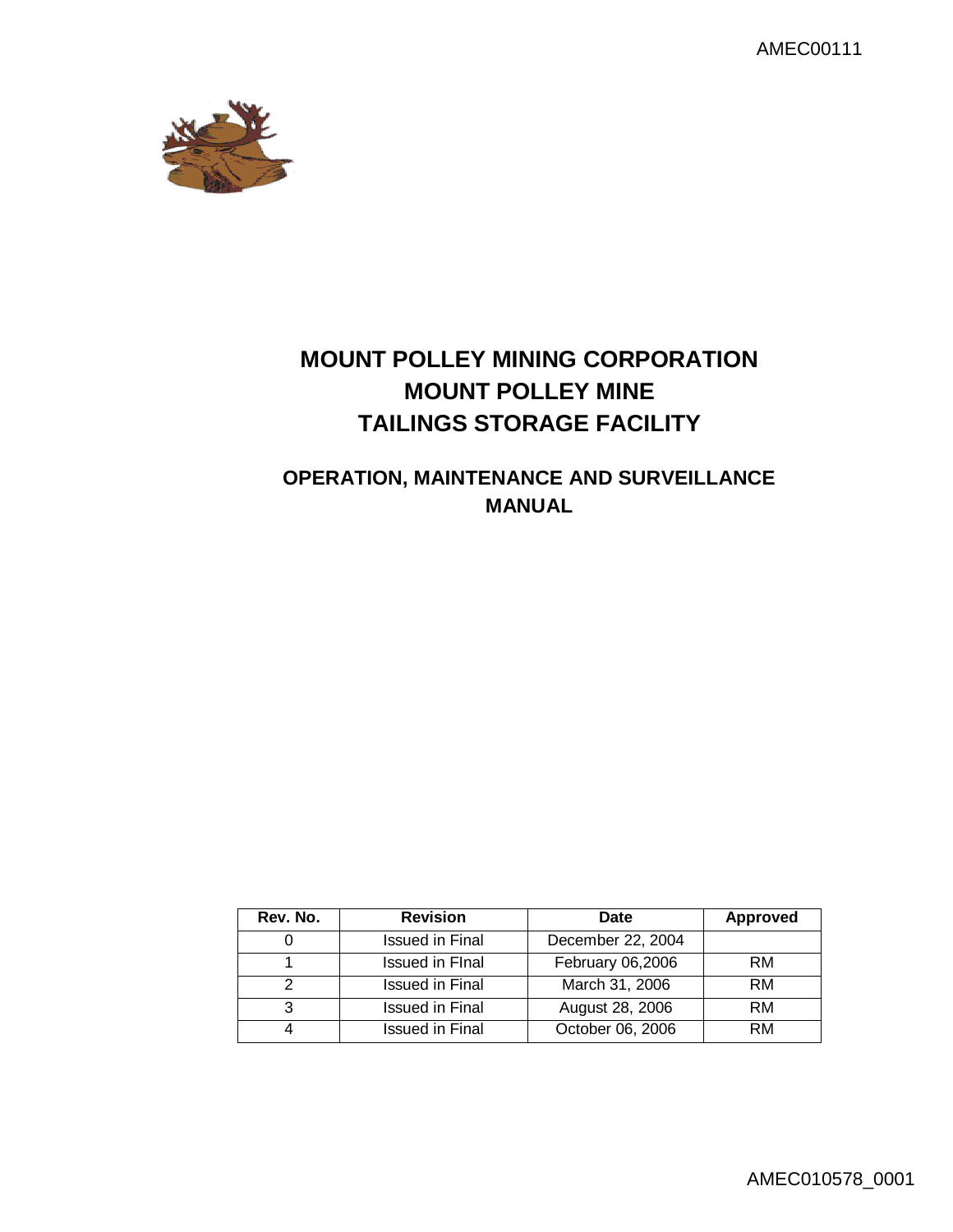# **MOUNT POLLEY MINING CORPORATION MOUNT POLLEY MINE TAILINGS STORAGE FACILITY**

# OPERATION, MAINTENANCE AND SURVEILLANCE MANUAL (REF. NO. VA101-00001/9-1)

## **TABLE OF CONTENTS**

#### **PAGE**

| 1.1 |       |  |  |
|-----|-------|--|--|
| 12  |       |  |  |
| 1.3 |       |  |  |
| 1.4 |       |  |  |
| 1.5 |       |  |  |
| 1.6 |       |  |  |
| 1.7 |       |  |  |
|     |       |  |  |
| 2.1 |       |  |  |
| 2.2 |       |  |  |
| 2.3 |       |  |  |
|     | 2.3.1 |  |  |
|     | 2.3.2 |  |  |
| 2.4 |       |  |  |
| 2.5 |       |  |  |
| 2.6 |       |  |  |
|     |       |  |  |
| 3.1 |       |  |  |
| 3.2 |       |  |  |
| 3.3 |       |  |  |
|     | 3.3.1 |  |  |
|     | 3.3.2 |  |  |
| 3.4 |       |  |  |
|     | 3.4.1 |  |  |
|     | 3.4.2 |  |  |
| 3.5 |       |  |  |
|     | 3.5.1 |  |  |
|     | 3.5.2 |  |  |
| 3.6 |       |  |  |
|     | 3.6.1 |  |  |
|     | 3.6.2 |  |  |
| 3.7 |       |  |  |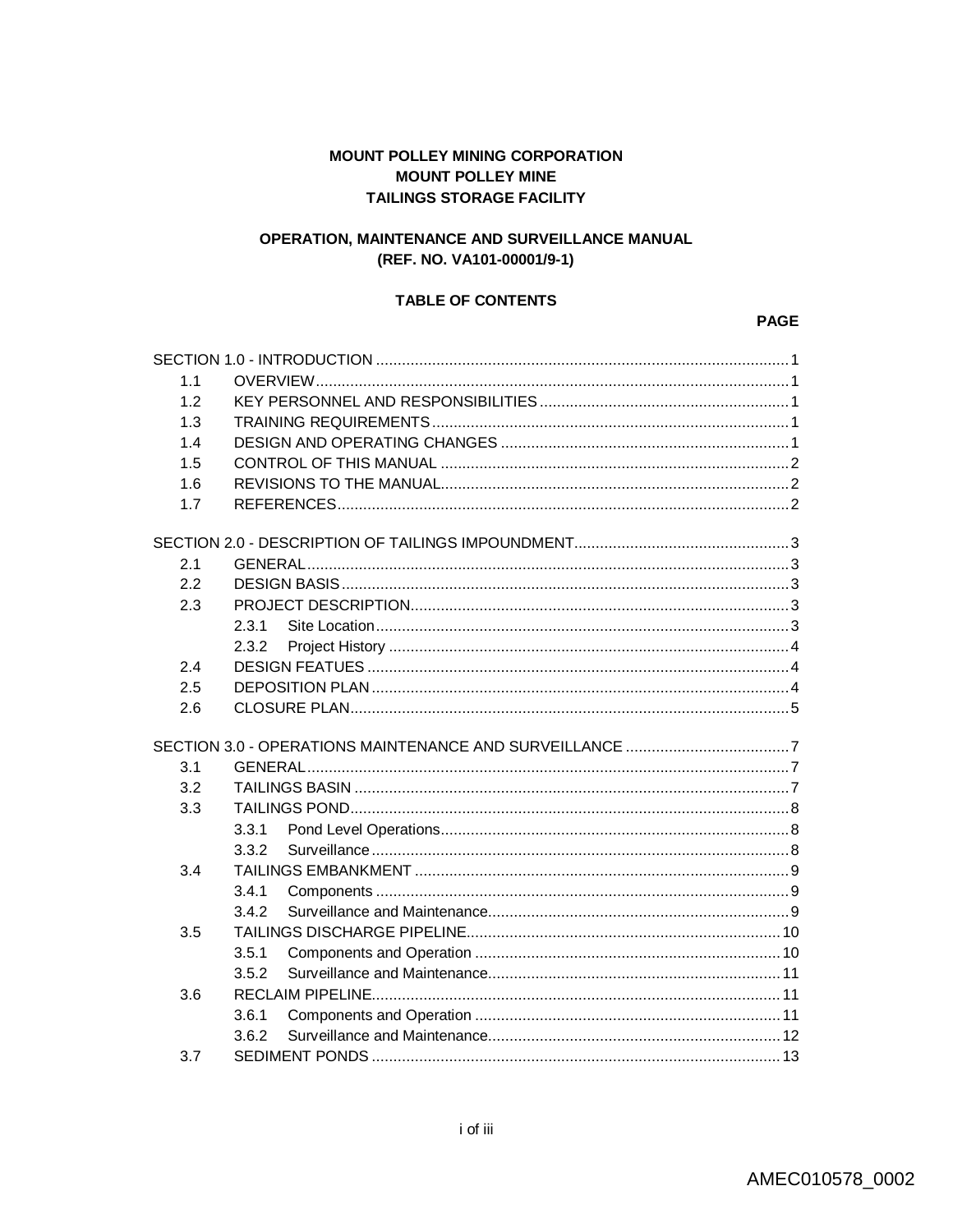|     | 3.7.1 |                                                             |  |
|-----|-------|-------------------------------------------------------------|--|
|     | 3.7.2 |                                                             |  |
| 3.8 |       |                                                             |  |
|     | 3.8.1 |                                                             |  |
|     | 3.8.2 |                                                             |  |
| 3.9 |       |                                                             |  |
|     | 3.9.1 |                                                             |  |
|     | 3.9.2 |                                                             |  |
|     |       |                                                             |  |
| 4.1 |       |                                                             |  |
| 4.2 |       |                                                             |  |
|     |       | SECTION 5.0 - EMERGENCY PREPAREDNESS AND RESPONSE PLANS  19 |  |
| 5.1 |       |                                                             |  |
| 5.2 |       |                                                             |  |
| 5.3 |       |                                                             |  |
|     |       |                                                             |  |

# **TABLES**

| Table 1.1 Rev 0 | Personnel and Responsibilities List                            |
|-----------------|----------------------------------------------------------------|
| Table 2.1 Rev 0 | <b>TSF Design Criteria</b>                                     |
| Table 3.1 Rev 0 | Inspection and Surveillance Schedule                           |
| Table 3.2 Rev 0 | Unusual Events and Occurrences requiring Non-Routine Walkovers |
| Table 3.3 Rev 0 | Summary of Vibrating Wire Piezometers and Trigger Levels       |
| Table 3.4 Rev 0 | Summary of Slope Inclinometers and Trigger Levels              |
| Table 3.5 Rev 0 | <b>Trigger Levels for Survey Monuments</b>                     |
| Table 5.1 Rev 0 | <b>Emergency Warning Levels and Required Actions</b>           |
|                 |                                                                |

# **FIGURES**

| Figure 2.1 Rev 0 | <b>Project Location Plan</b>                          |
|------------------|-------------------------------------------------------|
| Figure 2.2 Rev 0 | <b>TSF Bathymetric Survey</b>                         |
| Figure 3.1 Rev 0 | Filling Schedule and Staged Construction – 18,500 tpd |
| Figure 3.2 Rev 0 | <b>Groundwater Monitoring Well Locations</b>          |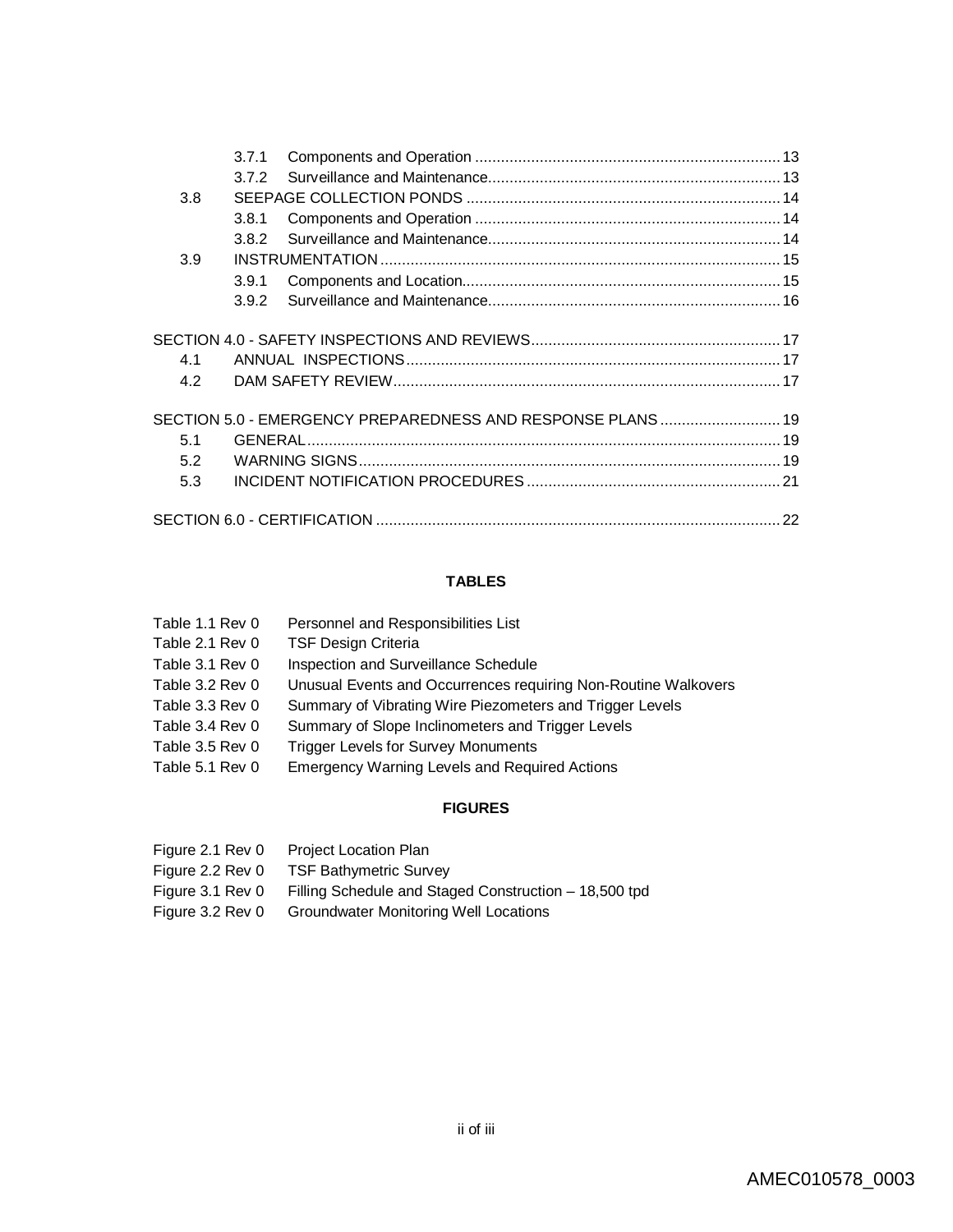# **APPENDICES**

| APPENDIX A        | References                                              |
|-------------------|---------------------------------------------------------|
| <b>APPENDIX B</b> | Tailings Storage Facility - Inspection Log              |
| APPENDIX C        | Tailings Storage Facility – Instrumentation Data Sheets |
| APPENDIX D        | TSF Stage 4 As-Built Drawings (in progress)             |
| APPENDIX E        | Selected photos of TSF components                       |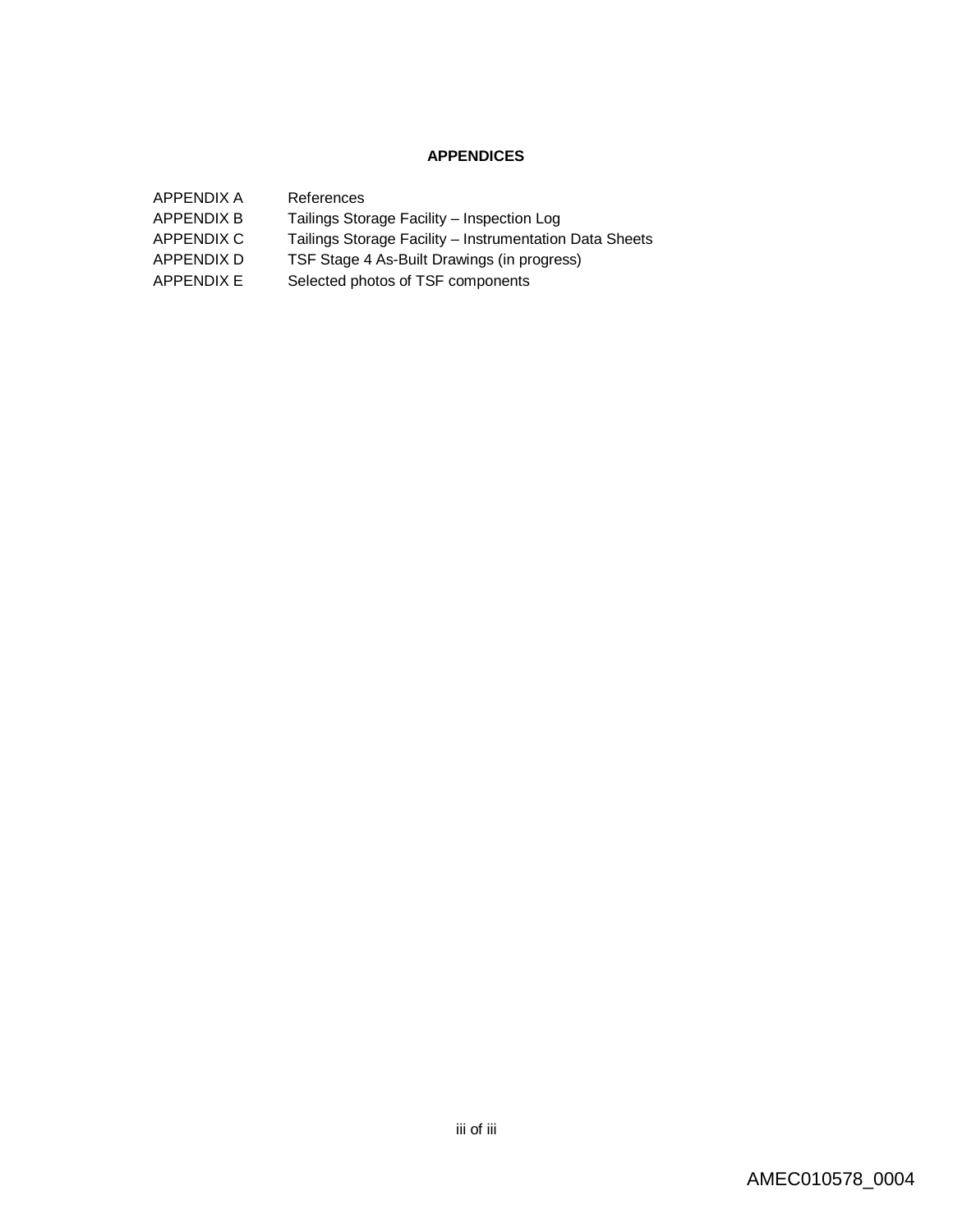# **MOUNT POLLEY MINING CORPORATION MOUNT POLLEY MINE TAILINGS STORAGE FACILITY**

## **OPERATION, MAINTENANCE AND SURVEILLANCE MANUAL**

# **SECTION 1.0 - INTRODUCTION**

## 1.1 OVERVIEW

This Operations, Maintenance and Surveillance Manual applies to the Tailings Storage Facility and related pipelines and structures at the Mount Polley Mine. This Manual describes the roles and responsibilities of Mount Polley site personnel for the management of the TSF and associated facilities; operation, surveillance and maintenance requirements; inspection requirements; and emergency plans and procedures.

## 1.2 KEY PERSONNEL AND RESPONSIBILITIES

Table 1.1 identifies current key personnel (August 2006) and their responsibilities for management, operations, surveillance and inspections at the Mount Polley Mine Site and Tailings Storage Facility.

Government agencies involved in the operation, maintenance and surveillance of the Tailings Storage Facility include the Ministry of Energy and Mines (MEM); Ministry of Environment (MOE), Ministry of Forests (MOF); and Department of Fisheries and Oceans (DFO).

# 1.3 TRAINING REQUIREMENTS

Training programs are required for any personnel involved in the operation, inspection and surveillance of the Tailings Storage Facility. A refresher course is required once per year. The training programs must be conducted by the Environmental Superintendent, qualified Professional Engineer or a suitably qualified individual familiar with the design, operation, maintenance and inspection of all civil and mechanical works associated with the facility.

Each training session must be documented, and a record kept. The records will contain a detailed list of site activities for which the trainee was trained on, and be signed by the person who provided/supervised the training.

# 1.4 DESIGN AND OPERATING CHANGES

Changes to the design or operating plan for the Tailings Storage Facility and related pipelines and structures must be reviewed, approved and documented. Design changes may be submitted to the Engineer of Record for review. Operational changes will be reviewed and approved by the Mine Manager. In all cases, documentation of the change, including as-built records, are required.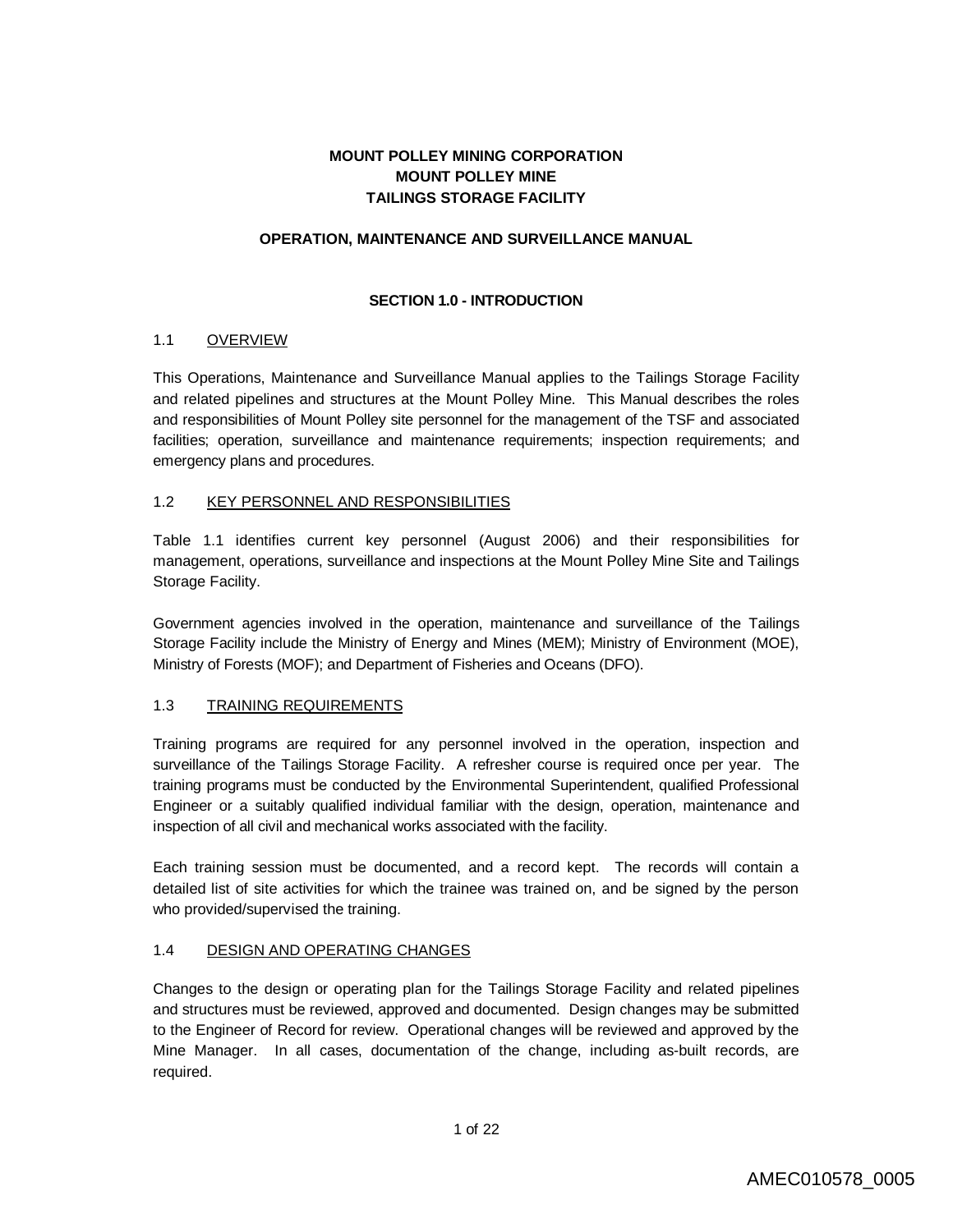# 1.5 CONTROL OF THIS MANUAL

This manual will be controlled by the Environmental Superintendent. Copies will be maintained at the following locations:

- One (1) copy for Mount Polley Mining Corporation (Vancouver office),
- One (1) copy for the Environmental Superintendent's office,
- One (1) copy for the Operating Crew (Mill Shifter's Office),
- One (1) copy for the Regional Water Manager (Williams Lake),
- Two (2) copies for the Director of the Provincial Emergency Program (P.E.P.),
- One (1) copy for the MOE, Dam Safety Engineer,
- One (1) copy for the MEM Geotechnical Manager,
- One (1) copy for the Design Engineer of Record.

Mount Polley Mining Corporation is responsible for maintaining a record of the location of each copy of the Manual and to ensure the copies in these locations are kept up to date.

## 1.6 REVISIONS TO THE MANUAL

Reviews of the Manual are conducted at least annually.

The operating procedures and personnel at the Mount Polley Mine may change during the operation of the mine. It is the responsibility of the Environmental Superintendent to ensure that the Operations, Maintenance and Surveillance Manual is updated to reflect these changes. Substantial revisions to the Manual shall be submitted to the Ministry of Energy and Mines.

A letter of transmittal that clearly identifies the distribution list must accompany each revision of this manual. An update may comprise the entire manual or be limited to specific pages or sections. A copy of each transmittal letter must be kept on record in the office of the Environmental Superintendent. Each revised page of the manual must be clearly marked as to the revision date prior to replacement. The replaced pages must be filed and kept on record in the office of the Environmental Superintendent.

# 1.7 REFERENCES

References relating to MPMC's Tailings Storage Facility and associated pipelines and facilities are included in Appendix A.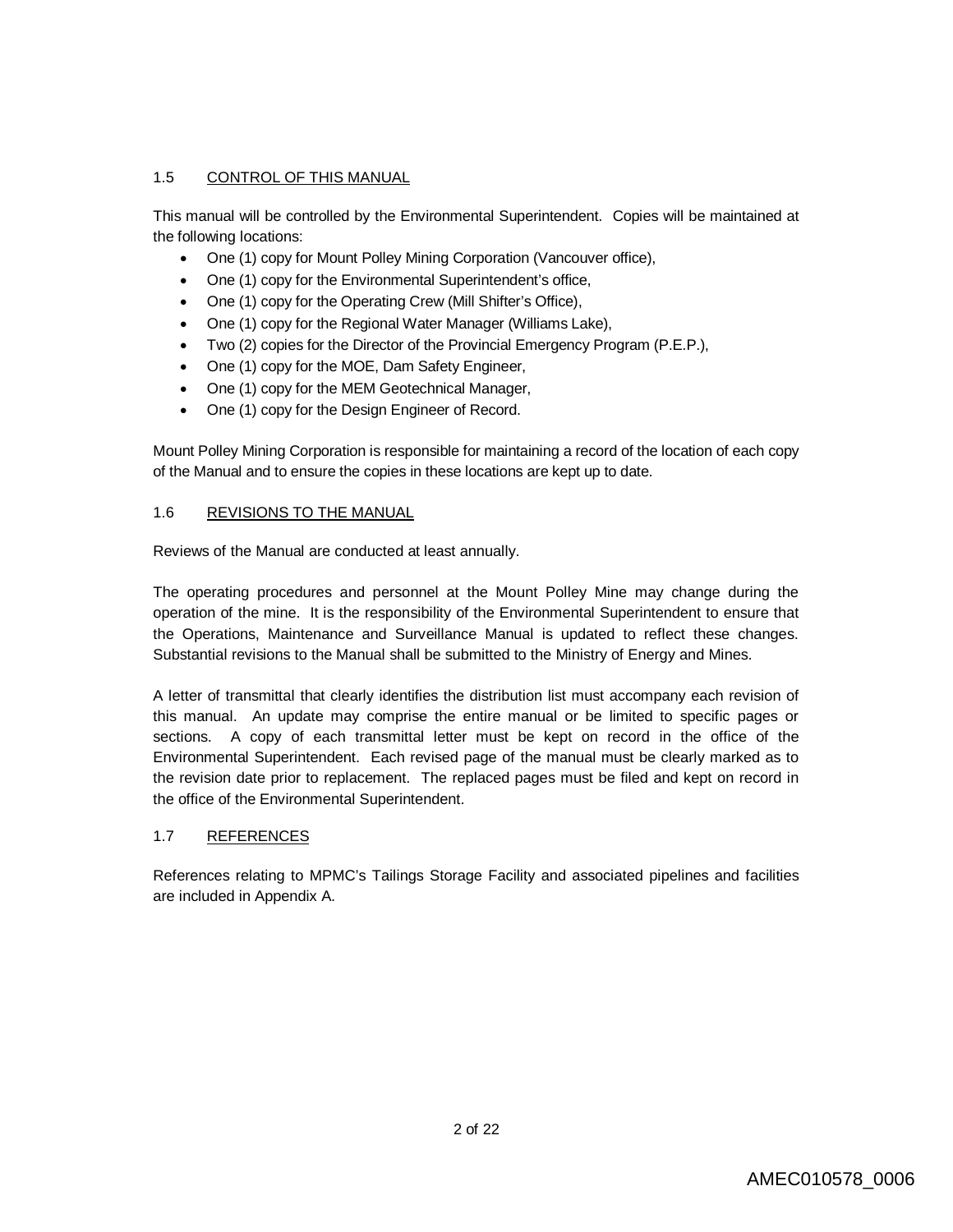## **SECTION 2.0 - DESCRIPTION OF TAILINGS IMPOUNDMENT**

## 2.1 GENERAL

The following sections provide a brief summary of the design and management of the Tailings Storage Facility and associated facilities. Additional information is available in the cited references in Appendix A.

# 2.2 DESIGN BASIS

Mill tailings are discharged as slurry into the Tailings Storage Facility which has been designed to provide environmentally secure storage of the solid waste. As the solids settle out of the slurry, process fluids are collected and recycled back to the mill for re-use in the milling process. There is no surface discharge of any process solution from the Tailings Storage Facility. The basis of design must address the following:

- Permanent, secure and total confinement of all solid waste materials within a lined engineered impoundment,
- Secure and reliable transportation of the tailings from the mill to the Tailings Storage Facility,
- Collection and transport of runoff from waste rock storage areas to the Tailings Storage Facility,
- Temporary storage of supernatant water on the tailings beach, as required, with maximum recycling to the mill to produce a zero discharge condition for process water,
- Collection of all free draining liquids from the tailings deposit. Temporary storage is provided in lined external ponds. The water from the ponds is pumped into the supernatant pond and recycled to the mill to ensure that no discharges occur,
- Inclusion of monitoring facilities in the Tailings Storage Facility to confirm that the design objectives and operating requirements are being met,
- Staged development of the facility to enable modifications and upgrades to be implemented based on operating experiences and to distribute the capital expenditures over the life of the project.

The design basis and operating criteria for the Tailings Storage Facility and associated pipelines and structures are summarized in Table 2.1.

#### 2.3 PROJECT DESCRIPTION

#### 2.3.1 Site Location

The location of the Mine and access roads are shown on Figure 2.1. The Mount Polley Mine is located in central British Columbia, approximately 60 km northeast of Williams Lake. The main access route is via Likely Road. The turn to the Mine is located approximately 1.5 km east of Morehead Lake. The Mine is located a further 11 km to the southeast, on the Bootjack Lake Forest Service Road.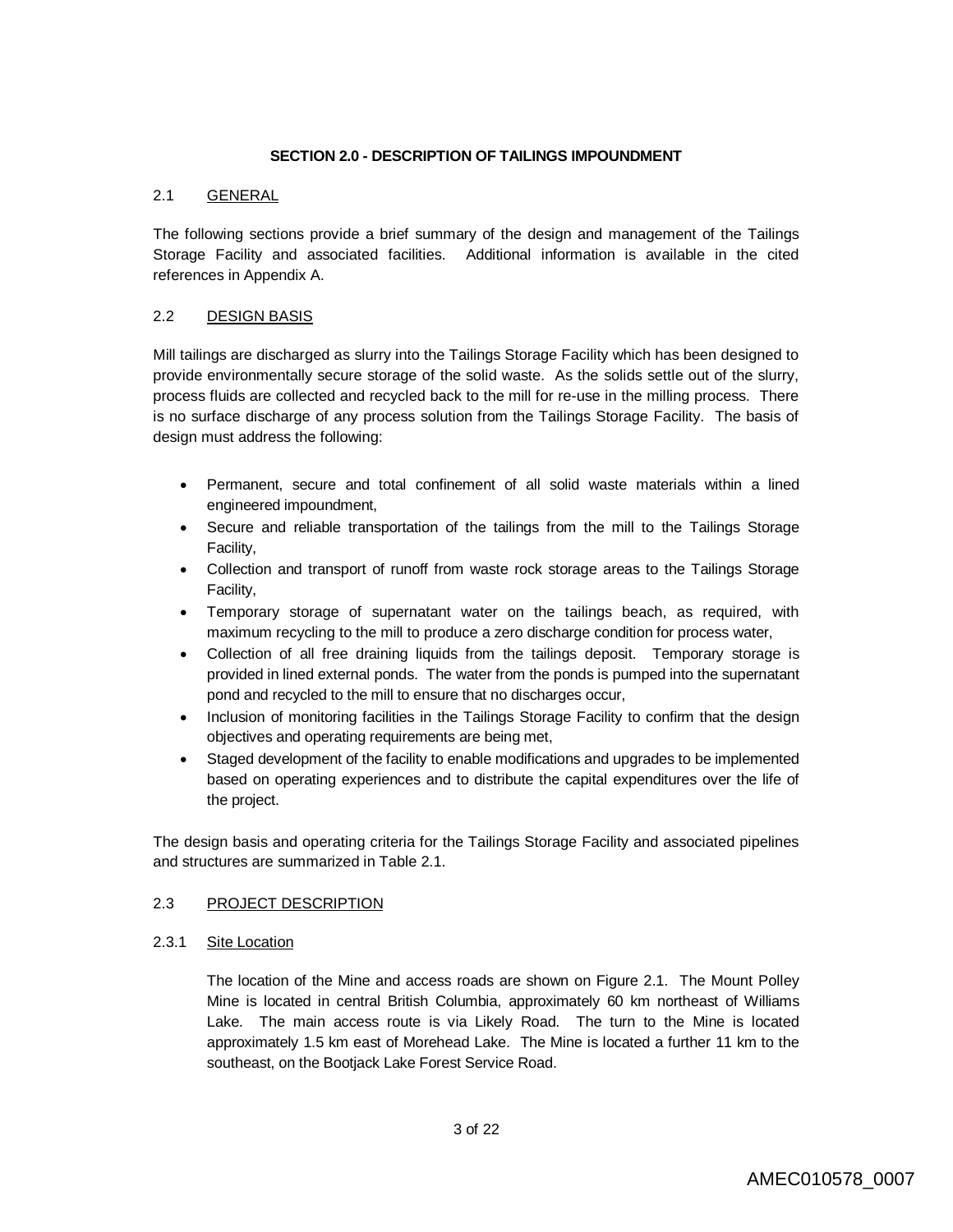The Tailings Storage Facility is accessible along the following two routes:

- Along the access road located on the south side of the Mill Site. This is the primary access to the TSF on the Mine site;
- Along the Gavin Lake Forest Service Road which can be access from Likely Road, located approximately 14 km south of Moorhead Lake. The TSF is located at approximately kilometre 16 along the road.

# 2.3.2 Project History

The Mount Polley mine commenced production in June 13, 1997. Ore is crushed and processed by selective flotation to produce a copper-gold concentrate. The mine was on care and maintenance status from October 2001 to February 2005. The mill throughput rate is approximately 18,500 tonnes per day (approx. 6.8 million tonnes per year). Mill tailings are discharged as slurry into the Tailings Storage Facility located on the south area of the Mine property. Additional historic information regarding the TSF and associated pipelines and facilities are available in the reports cited in Appendix A.

## 2.4 DESIGN FEATUES

Tailings slurry is conveyed from the Concentrator to the TSF via a tailings discharge pipeline. The tailings is deposited into the impoundment through moveable or fixed spigots on the embankment crest. A floating reclaim pump recycles process water from the supernatant pond in the TSF for use in the mill processing circuit. Sediment ponds and seepage collection ponds are designed to intercept runoff from the surface and seepage from the embankment respectively. Drains, instrumentation and monitoring wells are constructed in and around the TSF to assist in monitoring the performance of the facility. Additional details are available in the reports referenced in Appendix A. As-built drawings for the latest construction program are included in Appendix D.

#### 2.5 DEPOSITION PLAN

The objectives of the long-term tailings deposition strategy is to:

- Maximize the storage capacity of the facility.
- Maintain the supernatant pond in the area of the reclaim barge so as to maximize the amount of clean process water available for reclaim.
- Establish free draining tailings beaches adjacent to the embankments during the winter season to facilitate future embankment raises and to enhance embankment stability.

The above strategy is implemented by sequentially rotating the tailings discharge point along the entire length of the Perimeter, Main and South embankments on the upstream face, which allows inactive areas of the tailings beach to partially dry and consolidate. Eventually, beaches will be formed around the entire upstream perimeter of the Facility and all supernatant water will be centralized around the reclaim barge.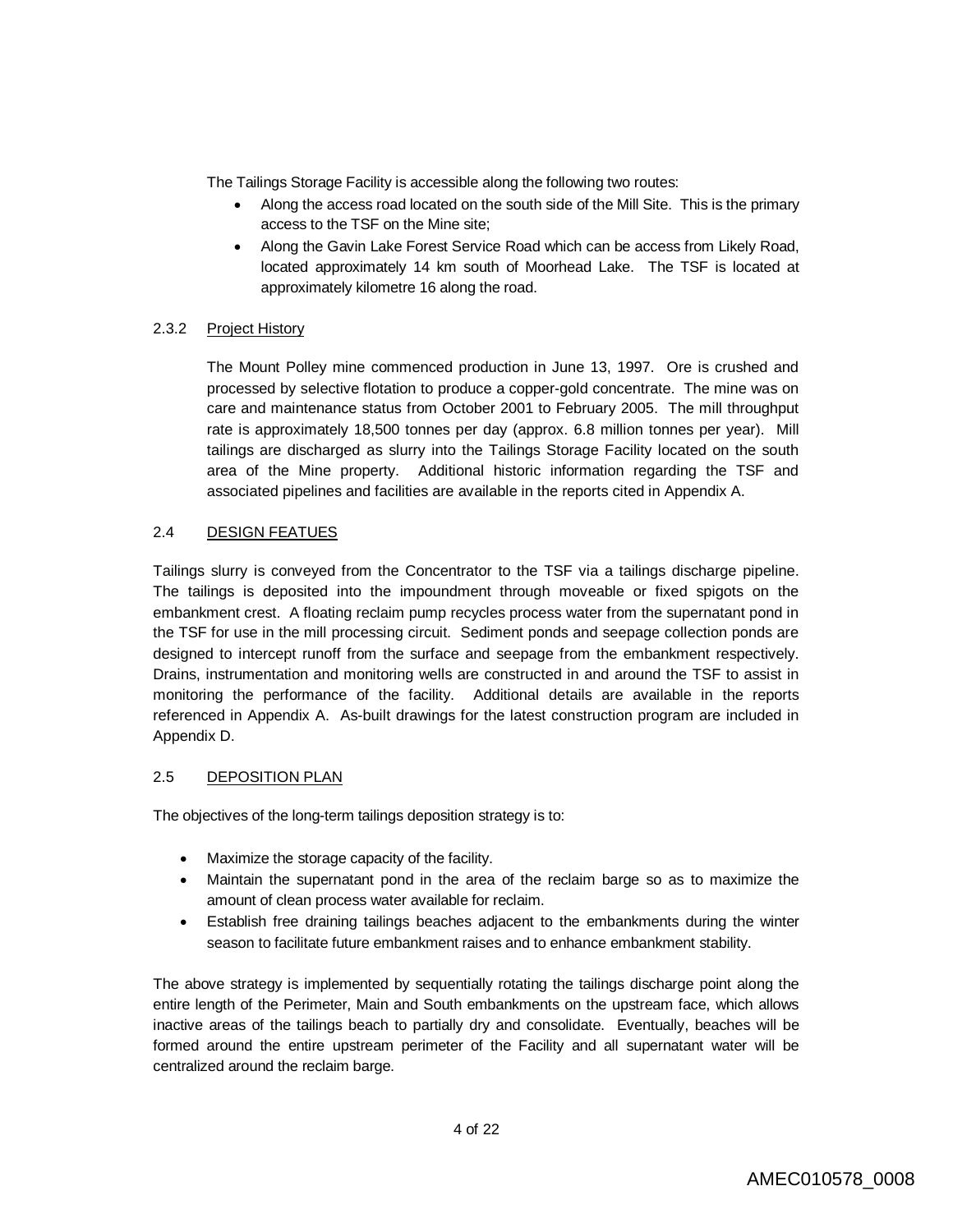Spigoted tailings settle in the tailings facility and form beaches with three distinct slopes. A sandy beach develops as the coarser tailings fraction settles more rapidly adjacent to the embankment. The average beach slope above water is about 0.5 percent. As the tailings flow into the supernatant pond it forms a submerged beach with a slope of 1 to 2 percent. Finer tailings particles are transported further out into the supernatant pond before settling at a slope of about 0.3 percent. The latest bathymetric survey of the tailings surface in the TSF is included in Figure 2.2.

A staged tailings deposition strategy is currently being implemented by MPMC and one of the objectives of this plan is to ensure that tailings solids are deposited along the extent of all tailings embankments. The fundamental requirement of the tailings deposition plan is to ensure that a blanket of tailings solids are present immediately upstream of all embankments and along the abutments. Thus there is a fundamental objective to establish beaches adjacent to the embankments, but it is not necessary to continuously maintain a minimum width of exposed beach adjacent to the embankment, and periodic temporary (less than 2 months duration) shallow flooding (less than 0.5 meters depth) of the beaches is anticipated.

Tailings sand placed by dozers in spigotting cells along the upstream Zone U of the tailings embankment is also considered to be 'tailings beach' for this evaluation. One of the objectives of the tailings deposition plan currently being implemented by MPMC is to allow for sufficient flexibility to enable these Zone U cells containing dense spigotted tailings sand to be constructed. It is recognized that this deposition strategy may result in short term flooding of the sandy tailings beaches elsewhere within the impoundment, but that the depth of flooding along the submerged tailings beaches must be no greater than 0.5 m depth before tailings deposition is re-instated over that section of flooded beach.

MPMC increases the frequency of measurements to at least once per week for embankment instrumentation systems (piezometer readings, foundation drain flow rate and turbidity) adjacent to embankment areas where tailings beaches are temporarily flooded.

# 2.6 CLOSURE PLAN

At closure of the Tailings Storage Facility, it is currently envisaged that the tailings surface will be decommissioned so as to develop a mixed forested/wetlands complex with a gradual transition towards a ponded area at the final spillway. This would require covering of the tailings embankments and the upland portions of the exposed tailings beach with a layer of soil stockpiled during operations. The topsoil would be revegetated with indigenous species of conifer and deciduous trees, willow and marsh land grasses. Ultimately, all water would be routed over the tailings surface, through the wetlands and the final spillway.

Pipework for the tailings and reclaim systems will systematically be removed once all water quality and pit flooding requirements are met. Similarly, the seepage collection ponds and recycle pumps would be retained until monitoring results indicate that drainage flows and seepage from the tailings area are of suitable quality for direct release to the environment. At that time, the seepage collection ponds could be decommissioned and the pumps removed. The groundwater monitoring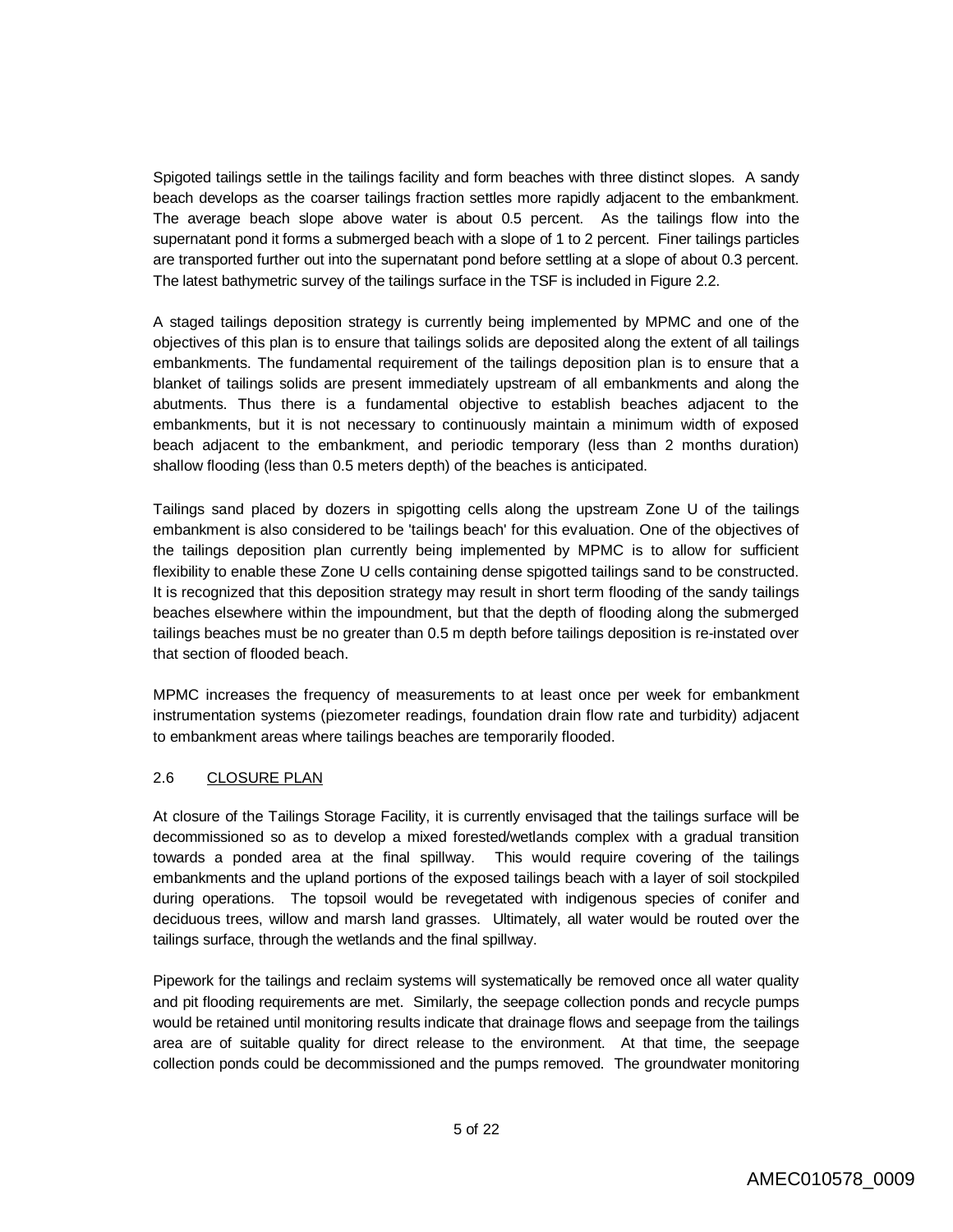wells and piezometers in the tailings embankment would be retained for use as long term monitoring devices. On-going monitoring of all reclamation measures will be carried out post closure, to confirm that the reclamation objectives are being achieved and sustained.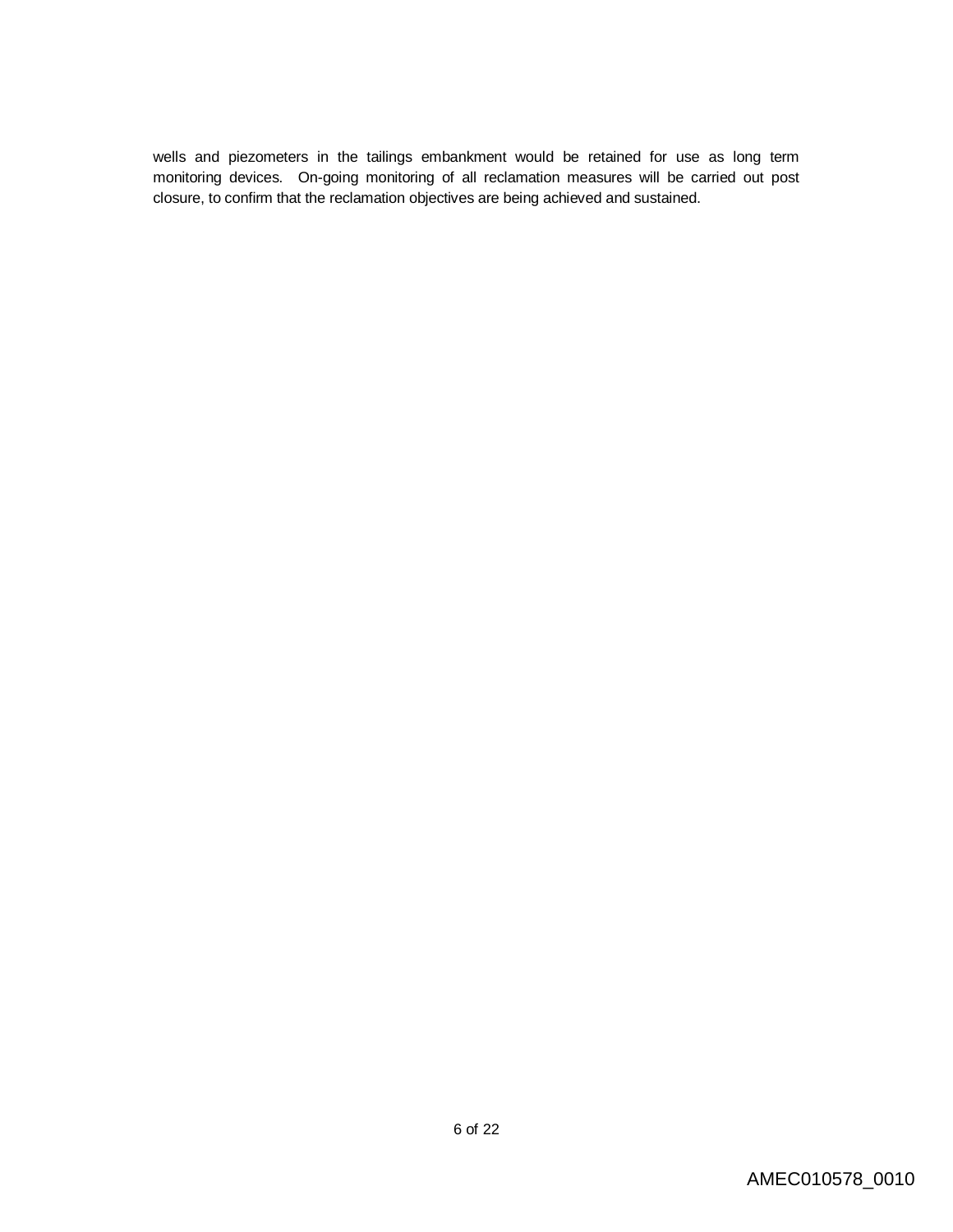#### **SECTION 3.0 - OPERATIONS MAINTENANCE AND SURVEILLANCE**

## 3.1 GENERAL

The Tailings Storage Facility is comprised of several components and associated facilities. These components and facilities must be inspected and maintained regularly to ensure that any changes to the TSF conditions, performance, or a potentially hazardous condition can be identified and promptly addressed. Selected photographs of the TSF and associated components are included in Appendix E. An inspection and surveillance schedule is provided on Table 3.1.

The Mill Superintendent is responsible for ensuring that surveillance is carried out regularly. The Mill Superintendent is responsible for daily management of the TSF and directs an operating crew to carry out routine activities. A list of site personnel and associated responsibilities are provided on Table 1.1.

The Environmental Superintendent will conduct a Dam Surveillance walkover at least once per quarter. All Dam Surveillance reports should be reviewed by the Mill Superintendent and filed at the Mount Polley Mine Site.

Additional (non-routine), documented walkovers of the TSF and associated facilities will be required following extreme or unusual events. The Mill Superintendent must be made aware of any unusual events or observations, and must contact the Design Engineer as required. Typical examples of unusual events and observations to be made during such walkovers are outlined in Table 3.2.

An inspection log is provided in Appendix B to help guide the observation and surveillance process. The inspection log covers major items related the TSF and associated facilities. Additional details are provided in the following sections.

#### 3.2 TAILINGS BASIN

The projected rate at which the tailings basin will fill, combined with storage provisions for make-up and storm water, determine the rate of rise for the embankment. The anticipated filling schedule and staged construction sequence is shown on Figure 3.1.

Close monitoring of the pond elevation, depth, area and volume is important for the following reasons:

- To ensure that there is a sufficient volume of water available as make-up water while the pond is frozen and precipitation is at a minimum.
- To enable monitoring of the supernatant pond depth/area/volume so that tailings characteristics such as dry density can be determined.
- To monitor water recoveries.
- To enable the correlation of the pond level with other data, such as the piezometer pressures and drain flow quantities.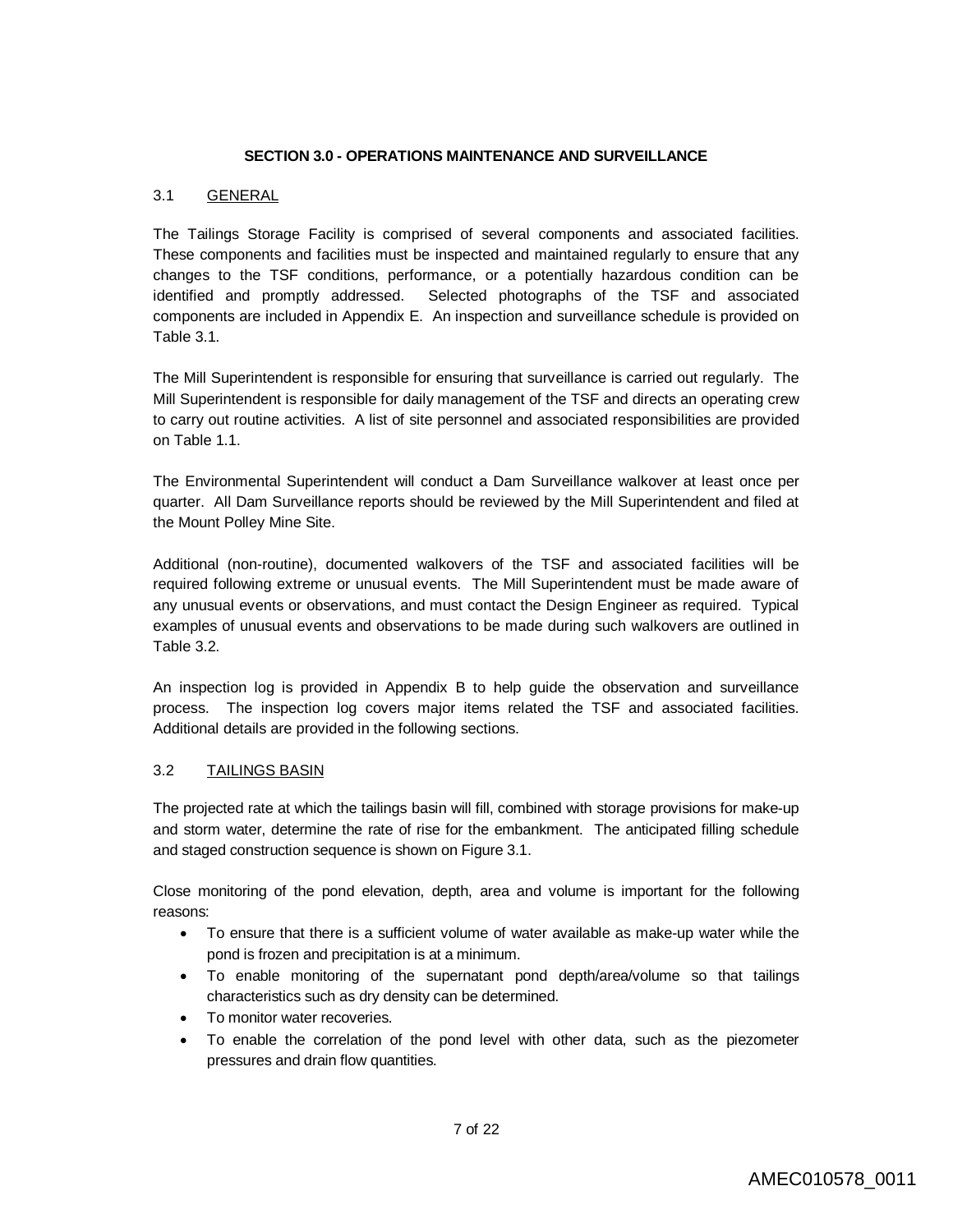Adjustments to the basin filling curve may be required due to variation between actual and projected mill throughput rates, tailings deposition characteristics, water inputs and outputs and in-situ tailings density. Adjustments to these variables will change the rate of rise for the tailings and embankments.

The TSF was previously operated under a water deficient condition, which means more process water was needed than available in the supernatant pond. This condition changed once the mill starts up again in February 2005 and the mine will be operating under surplus conditions, which means there is more water in the system than is required. Therefore, a combination of careful water management and tailings deposition is required to maximize the storage potential in the embankment without compromising the freeboard or embankment stability.

#### 3.3 TAILINGS POND

## 3.3.1 Pond Level Operations

The TSF is required to have sufficient live storage capacity for containment of 679,000 cubic meters of runoff from the entire contributing catchment area during a 24-hour PMP event. This volume of stormwater would result in an incremental rise in the tailings pond level of approximately 0.39 meters. The TSF design also incorporates an allowance of 1 metre of freeboard for wave run-up. Therefore, the normal and maximum operating pond levels are as follows:

- Normal Operating Level Water level at least 1.39 meters below the embankment crest;
- Maximum Operating Level Water level is 1 meter below the embankment crest, which also means the loss of storage capacity for a 24-hour PMP event.

Tailings deposition will cease if the pond level reaches maximum operating level and the removal of water from the pond will commence using the reclaim barge. The area downstream of the dam will also be evacuated and access restricted as per the Emergency Preparedness Plan.

There are no restrictions, with respect to dam safety on the rate of filling of the supernatant pond up to the normal operating pond level or rate of emergency draw down within the pond.

# 3.3.2 Surveillance

The pond level must be at least 1.39 meters below the crest elevation under normal operating conditions. Emergency procedures, discussed in Section 5.0, must be followed if the pond reaches the maximum operating level. Regular inspections of the pond level must be carried out according to the schedule outlined in Table 3.1. An inspection log is provided in Appendix B.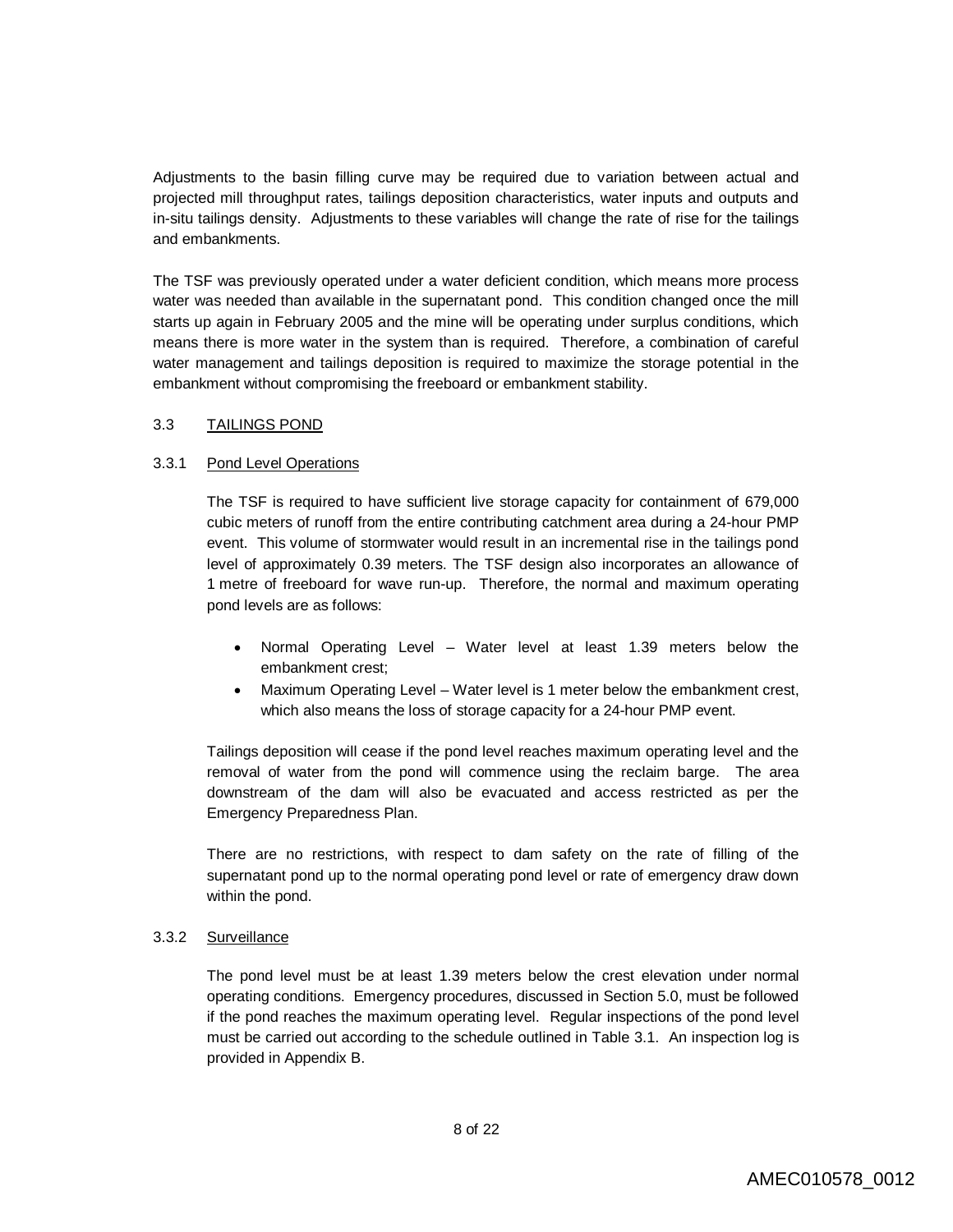Additional pond level inspections are required after an unusual event. Table 3.2 outlines the additional observations that will need to be documented.

#### 3.4 TAILINGS EMBANKMENT

#### 3.4.1 Components

The tailings embankment consists of the Main, Perimeter and South Embankments. The embankments are constructed using zoned earthfill and rockfill and have been raised in stages by a combination of centreline and modified centreline approaches. Details of the design and construction are reported in various Knight Piésold reports and are referenced in Appendix A.

An upstream toe drain on the Main embankment allows for the controlled removal of process water from the upstream face of the embankment. Foundation and chimney drains are also included in the embankments to prevent build-up of excess pore pressures beneath the embankment and to transfer groundwater and/or seepage to the seepage collection ponds located at the downstream toe of the Main and Perimeter Embankments.

Monitoring sumps are located at the downstream toe of the Main and Perimeter Embankments. They are used to facilitate monitoring of flow rates and water clarity from the embankment drains and diversion channels.

#### 3.4.2 Surveillance and Maintenance

Regular surveillance of the embankments and associated structures should follow the schedule outlined in Table 3.1. An inspection log is provided in Appendix B. Typical observations to be made during surveillance include:

- Evidence indicating dam structure deformation (e.g. slope bulging, tension cracks on the crest or crest settlement);
- Evidence indicating seepage, runoff or erosion;
- Clarity and quantity (visual estimate) of seepage water entering the seepage collection sumps;
- Possible evidence indicating piping downstream of the embankments;
- Other unusual conditions in the TSF area.

The embankment and associated structures do not require regular maintenance; however, specific maintenance items may be identified as a result of regular observations and surveillance of the embankment.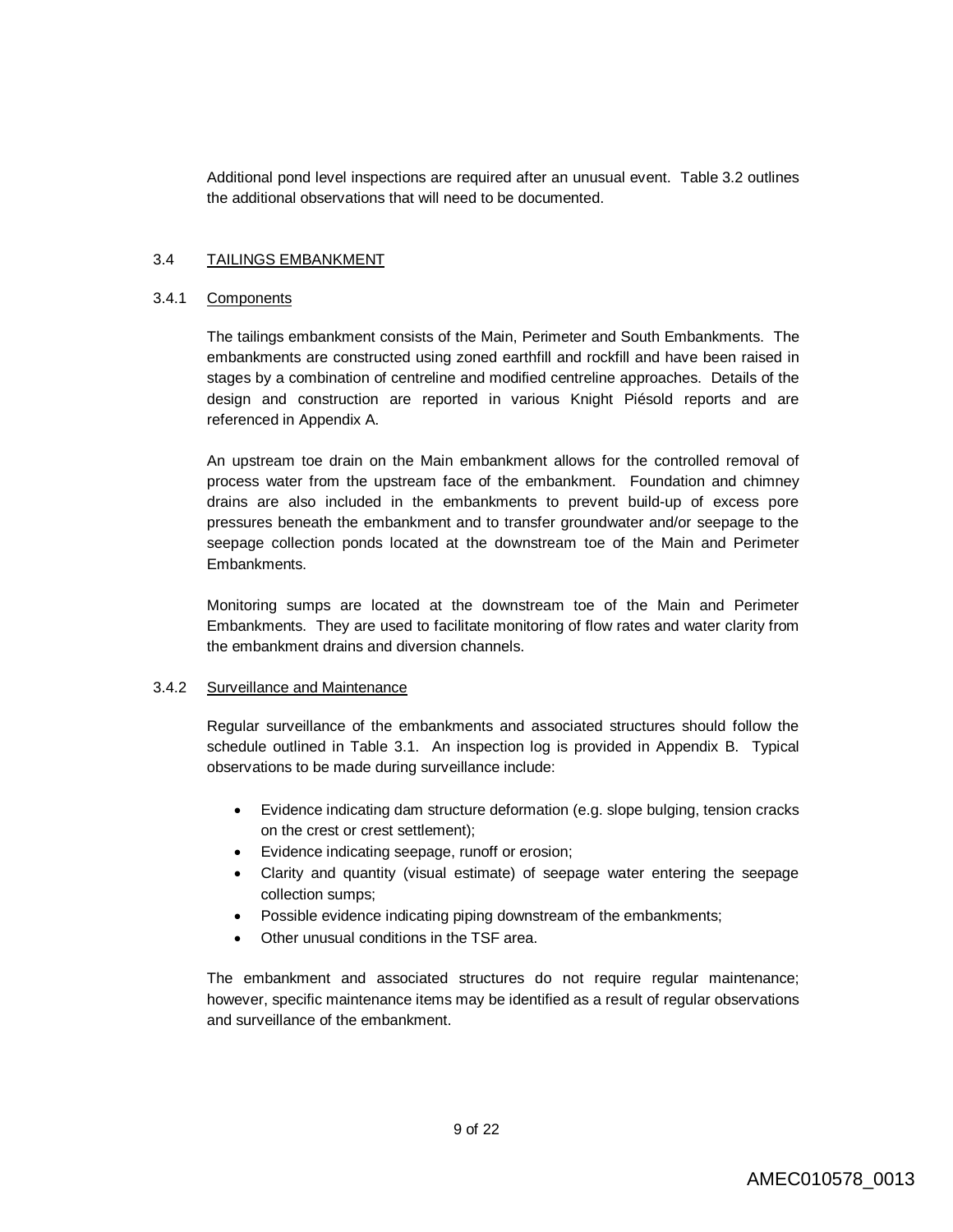Table 3.2 outlines additional observations that will need to be documented after any unusual event.

#### 3.5 TAILINGS DISCHARGE PIPELINE

#### 3.5.1 Components and Operation

Tailings slurry is conveyed from the Concentrator through approximately 7000 metres of HDPE pipe to the TSF where it is discharged through a series of spigots along the embankment crest. The pipeline includes the following components:

- A 556 mm diameter DR 17 HDPE pipe from the Concentrator to the T2 Dropbox;
- A 610 mm diameter DR 15.5 HDPE pipe from the T2 Dropbox to the TSF;
- Two short sections of 762 mm diameter DR 15.5 HDPE pipe are included at the start of the two pipeline sections at the Concentrator and the T2 Dropbox to ensure that flows are not restricted at the inlet;
- The T2 Dropbox;
- Moveable discharge section;
- A Dump Valve at the start of the Perimeter Embankment.

The tailings pipeline is located on the shoulder of the access road from the mine. Tailings slurry is gravity fed to the TSF through the tailings pipeline. The tailings pipeline has a variable downhill slope that ranges from 0.5% to 8.0% which ensures drainage.

The T2 Dropbox is located approximately mid-way along the pipeline and allows for the addition of runoff from the Southeast Sediment Pond into the tailings stream. It also serves as an overflow for the reclaim booster sump.

A 200 metre long discharge section connected with six spigots (150 mm diameter) is used to control deposition of tailings over the tailings beach in the TSF. The discharge section can be installed in different locations along the pipeline to facilitate even distribution of tailings onto the beaches. A dump valve is located at the start of the Perimeter Embankment to allow discharge of tailings during relocation of the discharge section.

The tailings discharge pipeline does not require any external adjustments during normal operations. The discharge pipeline will drain by gravity to the TSF in the event of a mill shutdown or power failure. However, the following points must be remembered during operation of the pipeline:

- Never leave all valves closed along the tailings discharge pipeline as they may be permanently blocked from sanding or suffer damages from excessively high pressures;
- Ensure that there is an open pathway for tailings to exit before the pipeline is filled or the spigots are relocated;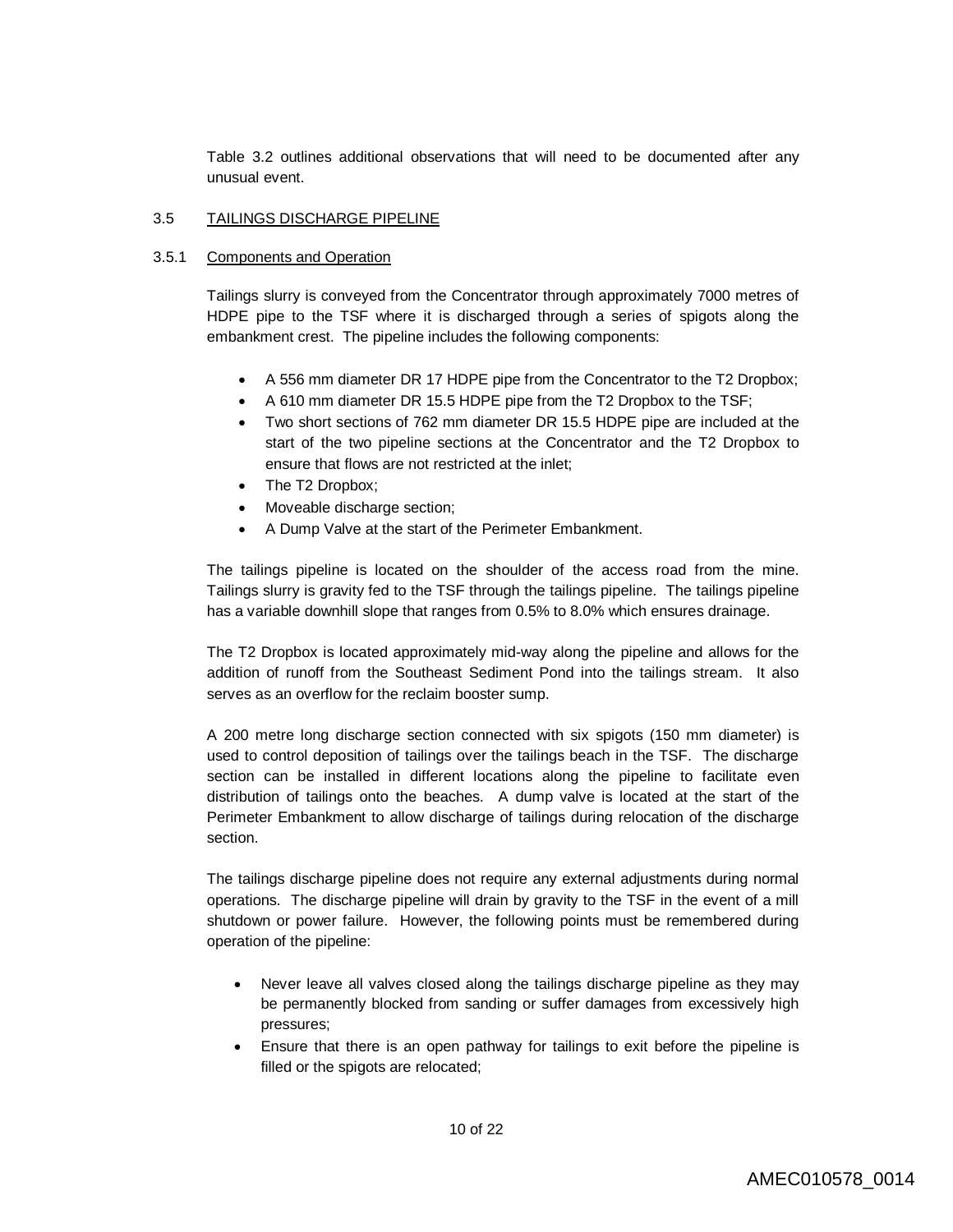• Flush the pipeline prior to shutdown or relocation.

The T2 Dropbox does not require any external adjustments during normal operations. During a mill shutdown or during freezing conditions the valve between the Southeast Sediment Pond and the T2 Dropbox must be open in order to prevent water from filling up the Reclaim Booster Sump when the pumps are not operating.

## 3.5.2 Surveillance and Maintenance

The tailings discharge pipeline will be inspected and maintained regularly to ensure that the system operates properly. Table 3.1 provides a schedule for regular surveillance of the pipeline. An inspection log is provided in Appendix B. Typical observations to be made during surveillance include:

- Locations of excessive wear of the pipeline;
- Evidence indicating leakage from the pipeline;
- The water level in the T2 Dropbox to ensure that there is no blockage in the discharge pipeline downstream;
- Ensure that the valve between the Dropbox and Southeast Sediment Pond is open during a mill shutdown or freezing conditions when the booster pump is shut off.

Additional inspections are required after an unusual event. Table 3.2 outlines additional observations that will need to be documented. Repairs to the discharge pipeline, dropbox and/or discharge sections may be required after any unusual event.

#### 3.6 RECLAIM PIPELINE

#### 3.6.1 Components and Operation

Reclaim water is pumped from the Tailings Storage Facility for re-use at the Mill site. The reclaim pipeline includes the following components:

- Floating Reclaim Pump Barge;
- A 610 mm diameter steel pipe connecting the barge to the reclaim line;
- Booster Pump Station beside the T2 Dropbox;
- A 610 mm diameter HDPE pipe from the steel pipe to the Booster Pump Station;
- A 610 mm diameter HDPE pipe from the Booster Pump Station and the Mill site;

The floating reclaim pump barge is located in the TSF in an excavated channel. The barge is accessible from land along an access walkway. The floating reclaim pump barge was designed by others. Refer to the manufacturer's manual for details related to operations, inspections and maintenance.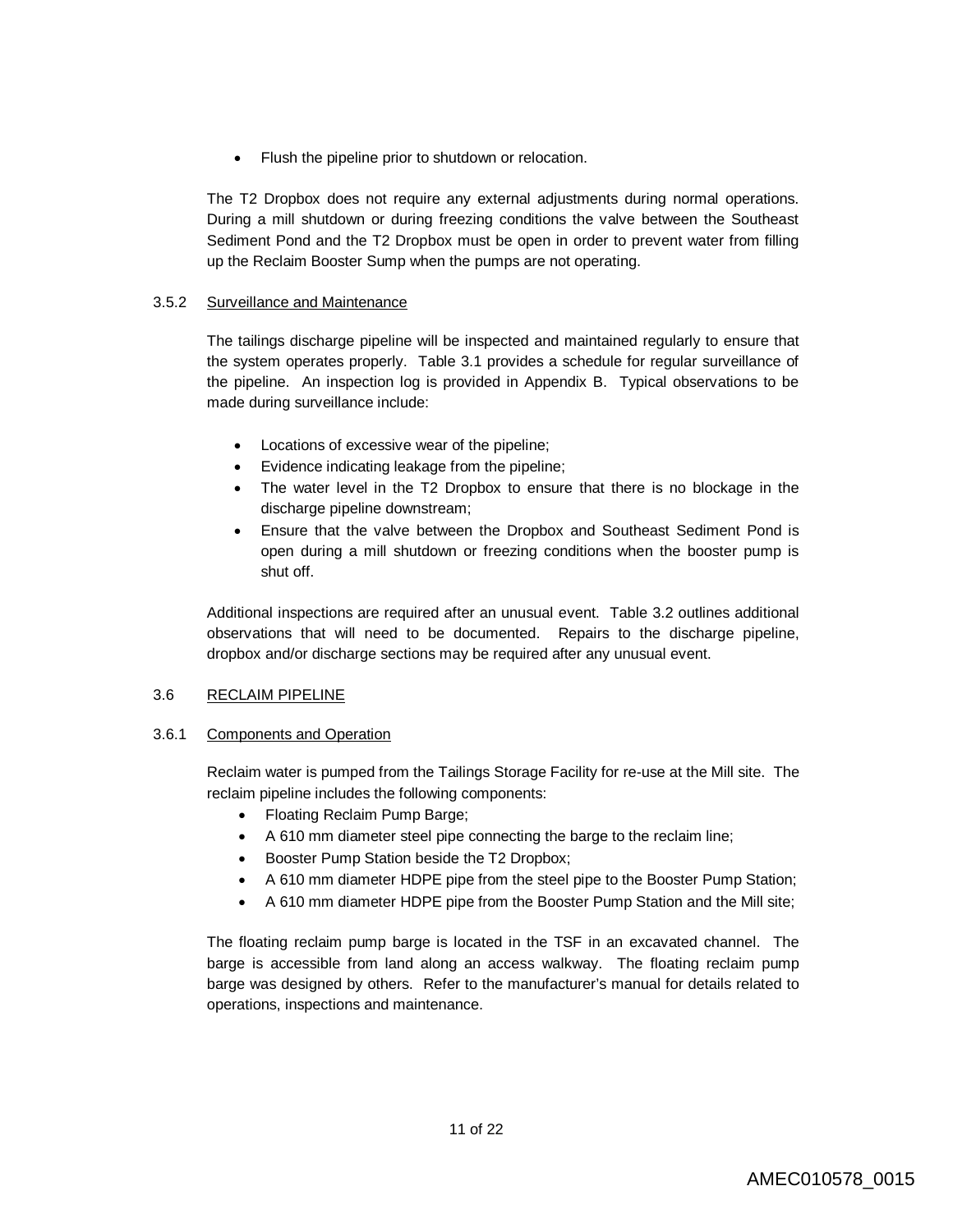The reclaim pipeline is located beside the tailings pipeline on the shoulder of the access road. The pressure rating of the HDPE pipeline decreases as it approaches the Booster Pump Station and Mill site.

The Booster Pump Station is located mid-way along the reclaim pipeline, beside the T2 Dropbox. A valve located on the pipeline leading in from the Southeast Sediment Pond may be used to divert water into the reclaim pipeline. Water from the Southeast Sediment Pond can be diverted into the reclaim pipeline only if it is clear. Two overflow pipes connect the sump beneath the pump station to the T2 Dropbox to ensure water will not overflow in the pump station sump.

The reclaim pipeline does not require any external adjustments during normal operations. However, during maintenance periods, barge relocation or during a prolonged shutdown under extreme cold conditions the reclaim system should be drained via a drain valve located on the barge.

The Pump Barge and Booster Pump Station may be operated from the Mill control room. Both pumps may also be operated locally from the barge or pump station to provide water as required at the Mill site.

#### 3.6.2 Surveillance and Maintenance

The reclaim pipeline, pump barge and booster pump station shall be inspected according to the schedule outlined in Table 3.1 and an inspection log completed as provided in Appendix B. Typical areas to inspect during surveillance of the reclaim pipeline include:

- Locations of excessive wear of the pipeline;
- Evidence indicating leakage from the pipeline;
- Monitor Pond and Barge elevations to ensure that a gradient is maintained in the steel pipe. The barge ramp may need to be relocated higher;
- The de-icing system for the pump barge should be checked to ensure that it is working prior to freezing conditions.
- Monitor water from the Southeast Sediment Pond to ensure that it's clear before diverting it to the reclaim line;

Additional inspections are required after any unusual event. Table 3.2 outlines additional observations that will need to be documented. Repairs to the reclaim pipeline, barge and/or pump station may be required after any unusual event.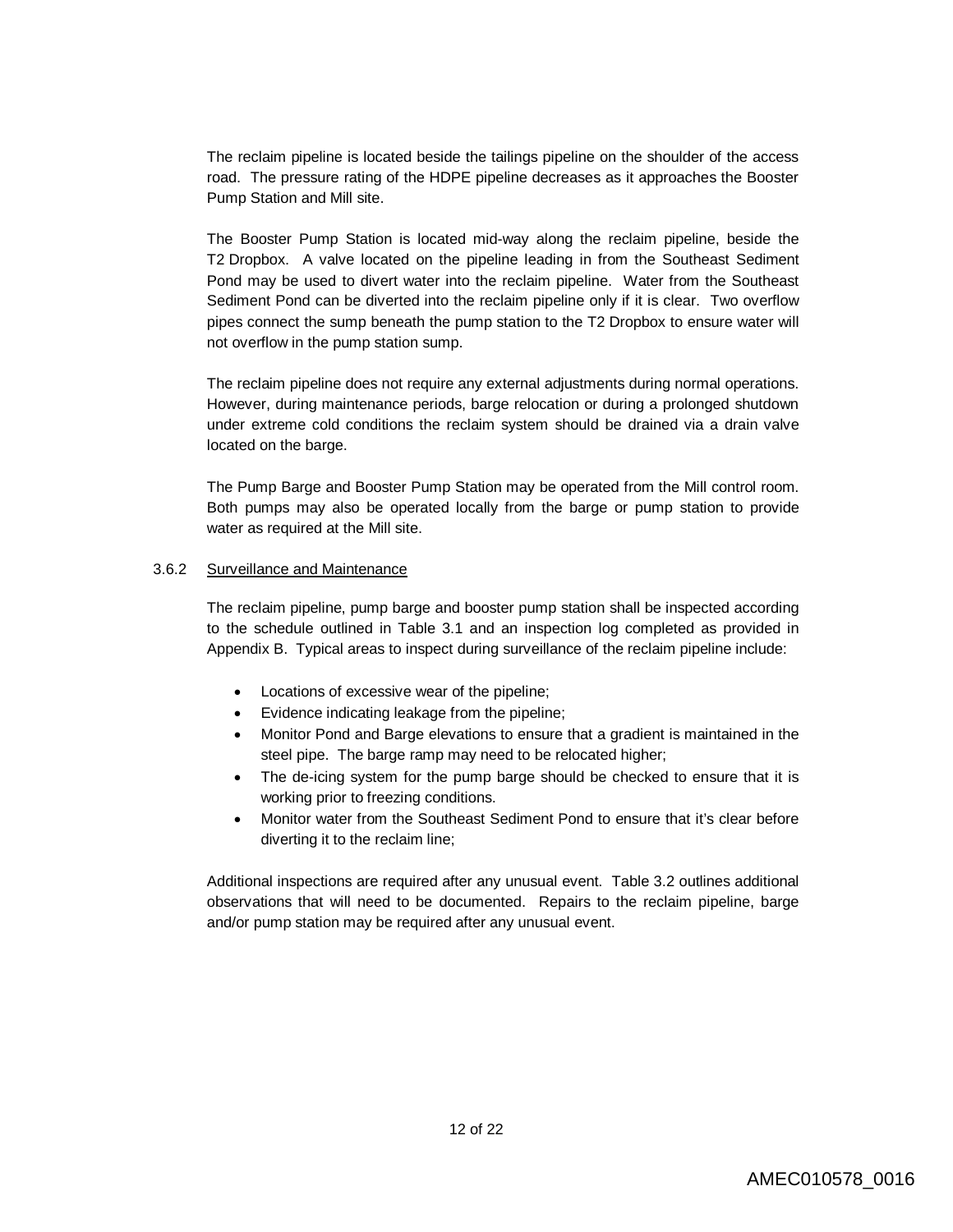## 3.7 SEDIMENT PONDS

## 3.7.1 Components and Operation

A series of diversion ditches divert runoff to two collection ponds where the water is then directed to the TSF or pumped back to the Mill site. The two ponds are the Mill Site Sump and the Southeast Sediment Pond.

The Mill Site Sump is located south of the Concentrator Building. Runoff water from the Mill Site area is collected along diversion ditches and directed to the sump. The water collected in the sump is either pumped back to the mill or allowed to flow by gravity to an inlet point (T1) on the tailings pipeline. The normal operating level is the invert of the bottom inlet at the manhole (El. 1102.7 metres). The water level is kept at this low level so that storage capacity for the design storm event is available in the sump. Discharge from the manhole is conveyed to the reclaim line in an 8 inch (200 mm) HDPE pipeline. The pipeline is buried through the Millsite area and runs in the pipe containment channel, where it is connected to the 22 inch DR17 HDPE tailings line via a prefabricated Tee in a section of the pipeline that flows by gravity (non-pressurized flow). Currently, water is pumped into the reclaim line immediately adjacent to the Millsite Sump. The water level is maintained at the bottom inlet on the manhole at all times.

The Southeast Sediment Pond is located south of the waste rock storage area. Runoff water from the waste rock dump is collected along diversion ditches at the toe and directed to the pond. Water is decanted through a manhole which has four valved inlet pipes which can be used to control the water level in the sediment pond. The normal operating level is the invert of the second inlet at the manhole (El. 1054.5 metres). The water shall not be permitted to rise above this so that storage capacity for the design storm event is available in the pond. A 10 inch (250 mm) DR21 HDPE discharge pipeline runs from the manhole to the reclaim booster sump. By using manually operated valves at the sump, the water can be directed to the sump, if sufficiently clear, or into the T2 Dropbox.

#### 3.7.2 Surveillance and Maintenance

The Mill Site Sump and Southeast Sediment Pond shall be inspected according to the schedule outlined in Table 3.1 and an inspection log completed as provided in Appendix B. Typical observations to be made during surveillance include:

- Water levels in the Mill Site Sump and Southeast Sediment Pond;
- Evidence indicating leakage from the pipelines;
- Erosion in the collection ditches;
- Evidence indicating slope deformation or erosion (i.e. tension cracks at the crest, erosion channels, bulging at the toe);
- Evidence indicating seepage out of the ponds.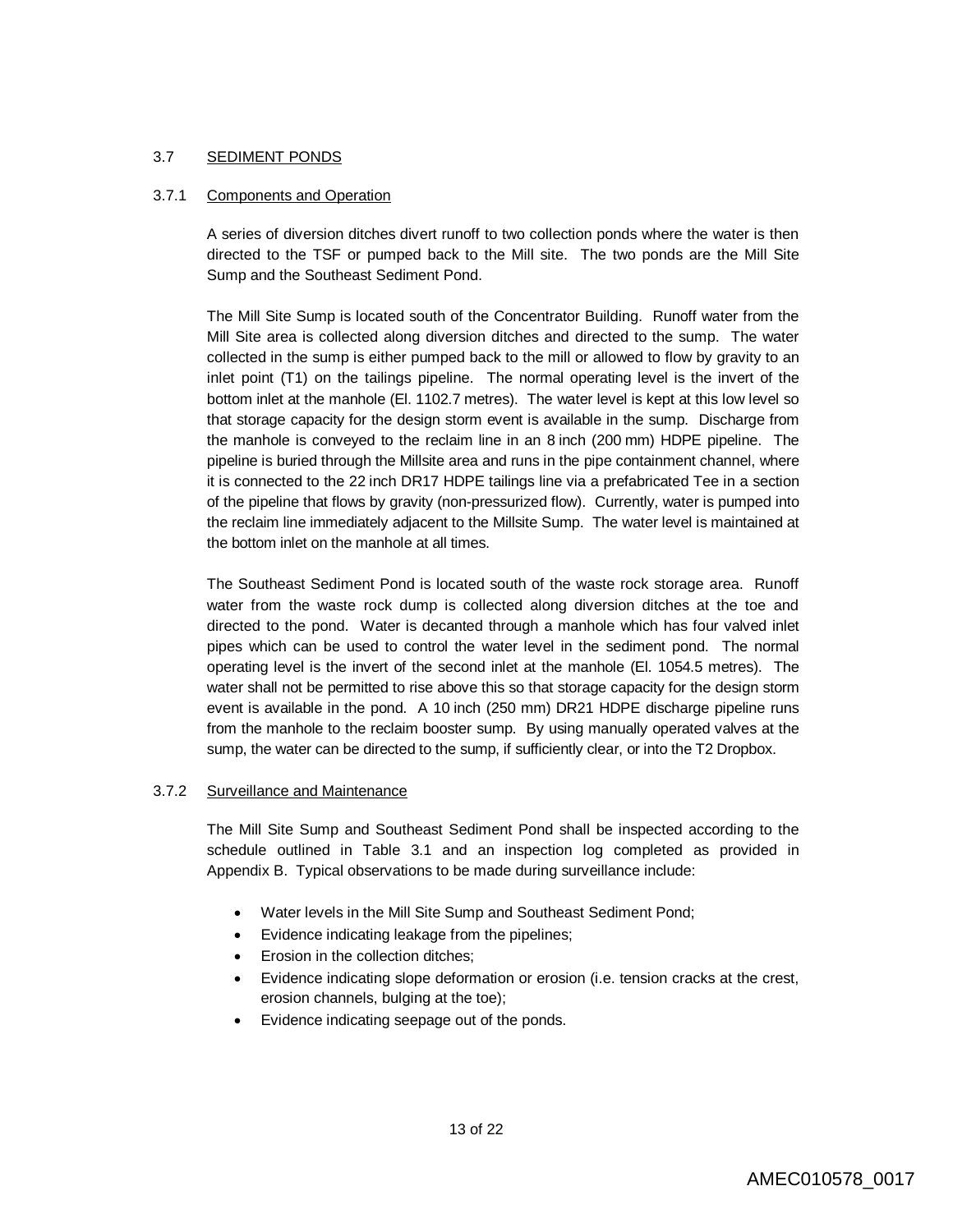The sediment ponds do not require regular maintenance; however, specific maintenance items may be identified during regular surveillance of the ponds.

Table 3.2 outlines additional observations that will need to be documented after any unusual event.

#### 3.8 SEEPAGE COLLECTION PONDS

#### 3.8.1 Components and Operation

The Main and Perimeter Seepage Collection Ponds are located at the downstream toe of the Main and Perimeter Embankments respectively. The ponds collect drainage water from the toe and foundation embankment drains as well as from local runoff.

A corrugated steel pipe connects each pond to a seepage recycle sump where recycle pumps are located. The pumps will recycle the seepage water back into the TSF through 6" diameter HDPE pipes that extend over the embankment crest. Level sensors in the seepage recycle sump controls the pumping frequency.

The seepage collection ponds and recycle pumps generally operate without requiring any external adjustments. However, the following special circumstances require adjustments to the operating procedures:

- During spring freshet, the pumps may not be able to keep up with the high inflows. All diversion ditches that feed the ponds may need to be directed away. Also, if water quality and permits allow, discharge of water may be possible.
- Under freezing conditions, the pumps are operated on a timed pumping cycle based on site conditions to prevent the pipes from freezing. The pumps will turn on and off based on the cycle time rather than water level. Once the temperatures return to normal the pumps can operate under normal conditions.

#### 3.8.2 Surveillance and Maintenance

The seepage collection ponds and recycle pumps shall be inspected according to the schedule outlined in Table 3.1 and an inspection log completed as provided in Appendix B. Typical observations to be made during surveillance is as follows:

- Water levels in both collection ponds;
- Pumpback flow rates from both pumps;
- Evidence indicating seepage from the collection ponds;
- Evidence indicating erosion or instability on the slopes of the ponds
- The overflow culverts and pipelines between the monitoring sumps and recycle sumps are free of any obstructions;
- Ensure that the discharge end of the seepage recycle pipeline isn't submerged in tailings.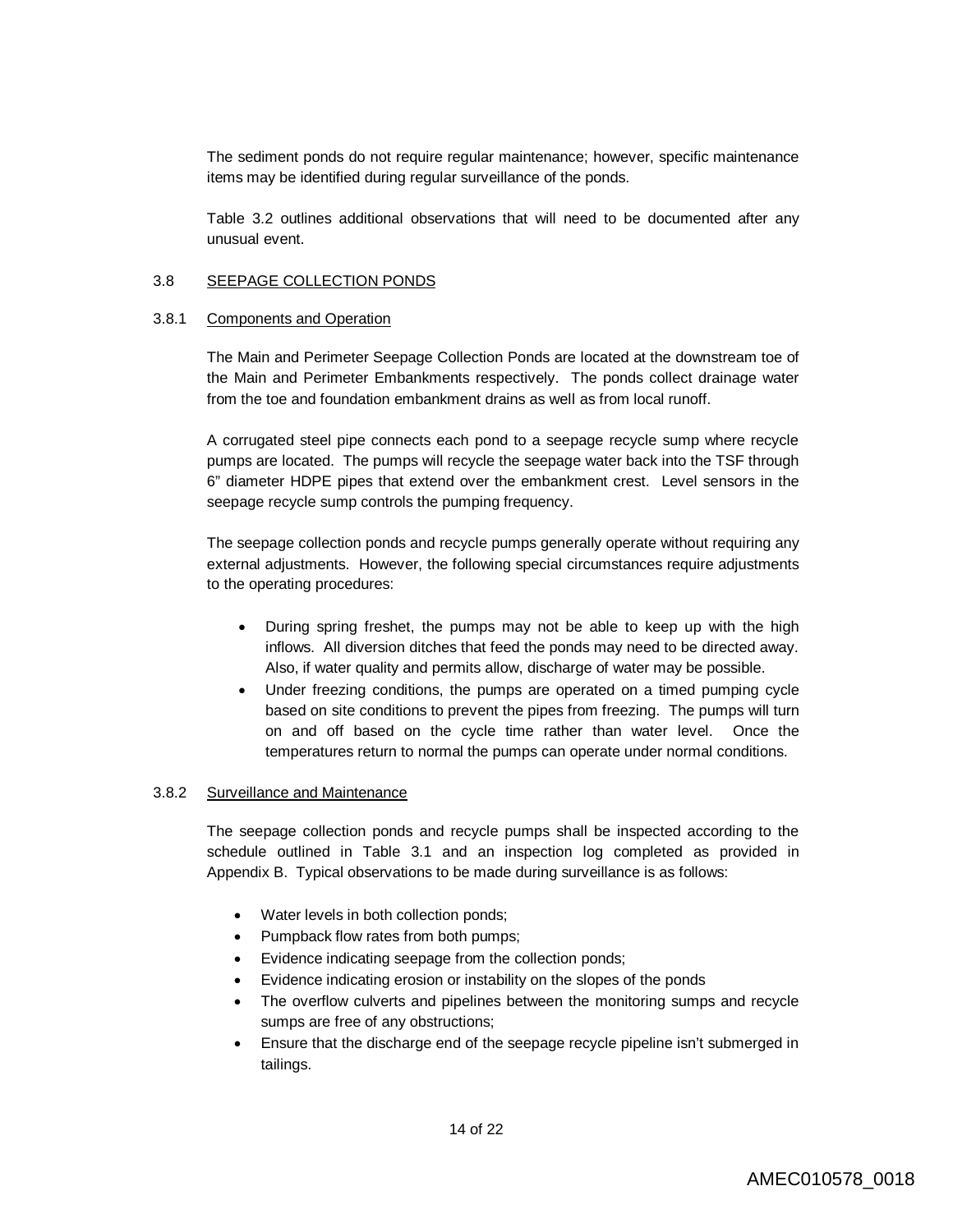Additional observations will also be required under special circumstances as follows:

- Monitor the pumping from the ponds during freezing conditions to ensure that the pumping cycle is adequate at keeping the pipes from freezing and in keeping the pond level constant;
- Monitor the water quality in the ponds during spring freshet to ensure that the seepage water from the TSF is at acceptable levels if water permits allow for discharge.

Table 3.2 lists additional events and circumstances that will require increased observations and documentation.

#### 3.9 INSTRUMENTATION

#### 3.9.1 Components and Location

The tailings embankment and associated facilities were installed with various instrumentation to assist in monitoring the facility. The various components are as follows:

- Vibrating Wire Piezometers;
- Slope Inclinometers;
- Survey and Surface Movement Monuments;
- Groundwater Monitoring Wells.

The locations of the piezometers, slope inclinometers, and survey monuments are shown on the drawings located in Appendix D.

The piezometers measure the pore pressures in the foundation soils, embankment foundation drains and embankment fill. They are connected to instrumentation readout panels located on the crest of the embankments and read using a piezometer readout box. A summary of the existing vibrating wire piezometers is presented on Table 3.3 with trigger levels, which if exceeded, will require investigation and possible contingency or remedial actions. Data may be entered on the piezometer data sheet included in Appendix C. A summary of the piezometer data will be sent to Knight Piésold according to the schedule outlined on Table 3.1

Two slope inclinometers were installed at the toe of the Main Embankment in order to measure potential deformation of the embankment materials. Operational procedures for operation of the inclinometer probe and data reduction are provided in the manufacturer's instruction book. Readings are carried out manually and displacements are calculated using software from RST and spreadsheets set up by MPMC. The spreadsheets are updated on site and summaries will be sent to Knight Piésold regularly. A summary of the existing slope inclinometers is presented on Table 3.4 with trigger levels, which if exceeded, will require investigation and possible contingency or remedial actions.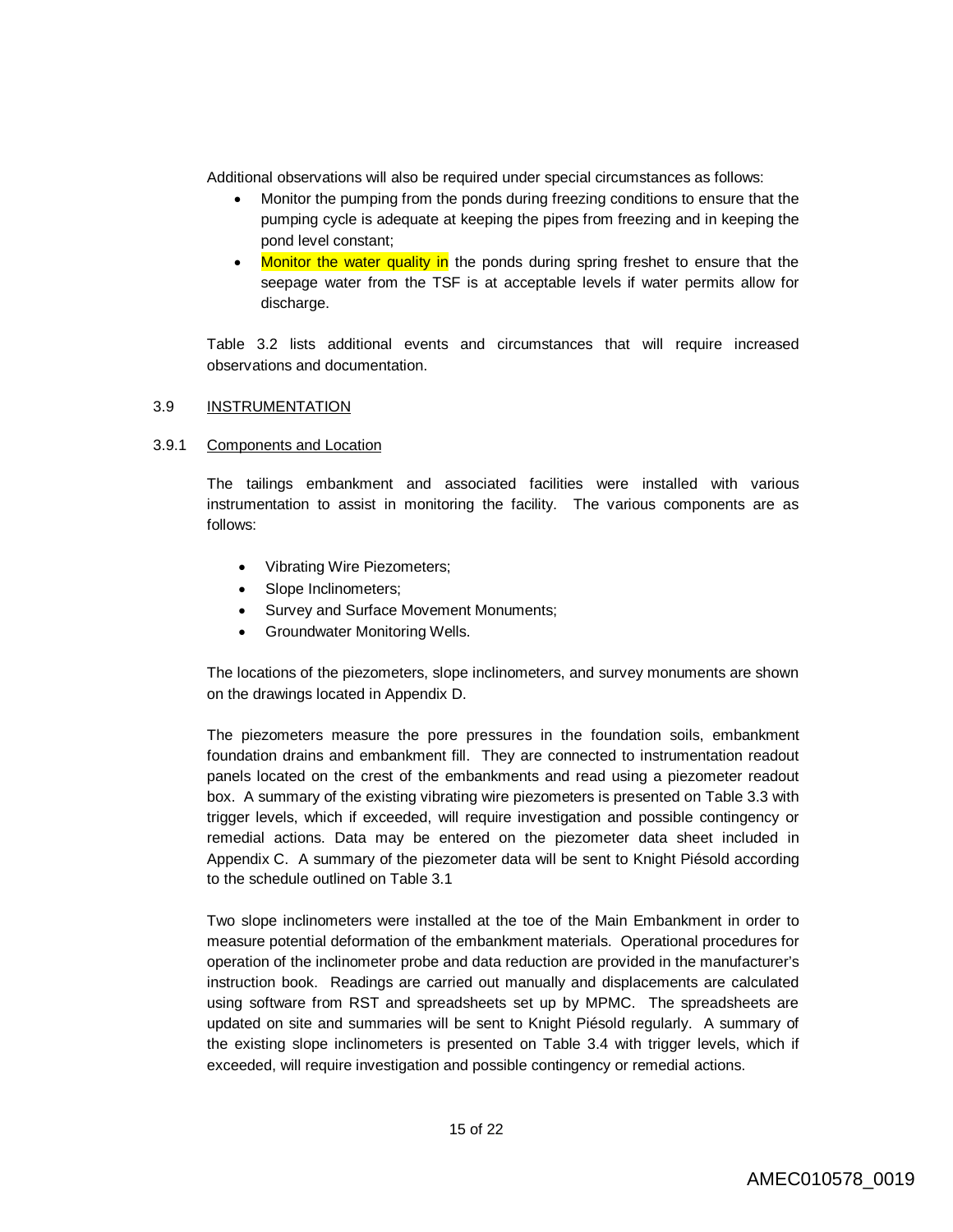Survey and surface movement monuments (to be installed) will be used to measure the vertical and lateral movement of the earthfill dams. Data is entered on the survey data sheet included in Appendix C. Trigger levels and the required appropriate actions are summarized on Table 3.5. A summary of the results will be sent to Knight Piésold according to the schedule outlined on Table 3.1.

Groundwater monitoring wells are located around the perimeter of the TSF. MPMC regularly measures the water levels and water quality from each well and submits the reports to the appropriate agencies. The location of the groundwater monitoring wells is shown on Figure 3.2.

#### 3.9.2 Surveillance and Maintenance

All instrumentation components must be read regularly. The monitoring frequency for each is outlined on the schedule in Table 3.1. Data may be entered on the appropriate sheets included in Appendix C.

Data must be collected, plotted and reported according to the schedule outlined in Table 3.1. The design engineer must be notified of any anomalous trends. Additional readings and inspections as outlined in Table 3.2 will also be required after any unusual event or observation.

Generally, the instruments do not require regular maintenance but may require occasional maintenance as follows:

- The piezometer wires may need to be cut and re-attached if the readout box is unable to acquire any data;
- Piezometer wires that are exposed may become corroded and may need to be trimmed until a fresh surface is exposed to allow readings to be taken;
- Cover survey points with 20 litre buckets to keep snow off in the winter months;
- Protect surface movement monuments with used tires. These monuments need to be re-established and protected again after construction of a new embankment lift.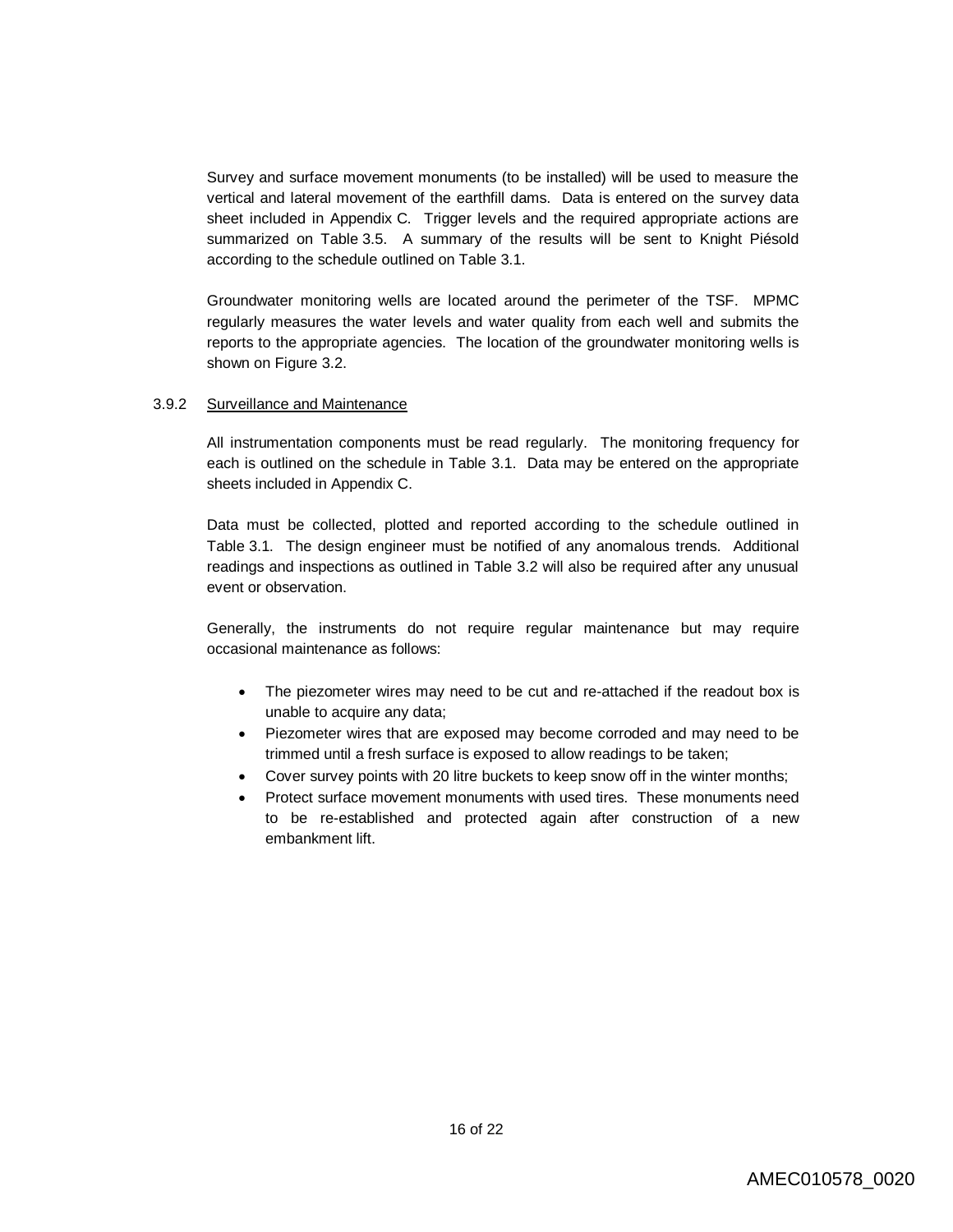## **SECTION 4.0 - SAFETY INSPECTIONS AND REVIEWS**

## 4.1 ANNUAL INSPECTIONS

Annual Inspections of the tailings impoundment and associated facilities are required to evaluate the current and past performance of the facility and to observe potential deficiencies in its condition, performance and/or operation. The Environmental Superintendent is responsible for arranging the inspections. This level of dam safety evaluation should be based on detailed observations made by the Design Engineer on site and the relevant information on the TSF operations collected by site personnel. Additional reviews may be required also as a follow up to the report of an unusual event or observation.

The Environmental Superintendent should accompany the Design Engineer during the annual inspection. The Design Engineer will evaluate the safety of the TSF and incorporate a routine review of the following:

- The consequences classification of the dam;
- The operations and maintenance manual;
- The availability of all documents pertaining to dam safety on site;
- The site surveillance practice;
- Changes in relevant regulatory requirements since the last inspection.

The Design Engineer will issue an annual inspection report after completing the review. The report will include the following:

- Conclusions on the status of the TSF;
- Statements indicating completion of recommendations from previous inspections and reviews;
- New recommendations if necessary.

The Mill Superintendent and the Ministry of Energy and Mines should review each annual inspection report. Copies of the reports should be made available on site and are available in the office of the Design Engineer. The Mill Superintendent should prepare and execute an appropriate action plan to ensure that all recommendations made in the annual inspection report are followed. This action plan should be documented.

# 4.2 DAM SAFETY REVIEW

The principle objective of a Dam Safety review (DSR) is to ascertain that a dam has an adequate margin of safety, based on the current engineering practice and updated design input data. A DSR may also be carried out to address a specific problem.

A qualified engineer will be responsible for conducting each DSR at the Tailings Storage Facility. The engineer conducting the DSR must be qualified to conduct safety evaluations and be familiar with the designs and other site-specific conditions and requirements pertaining to operations of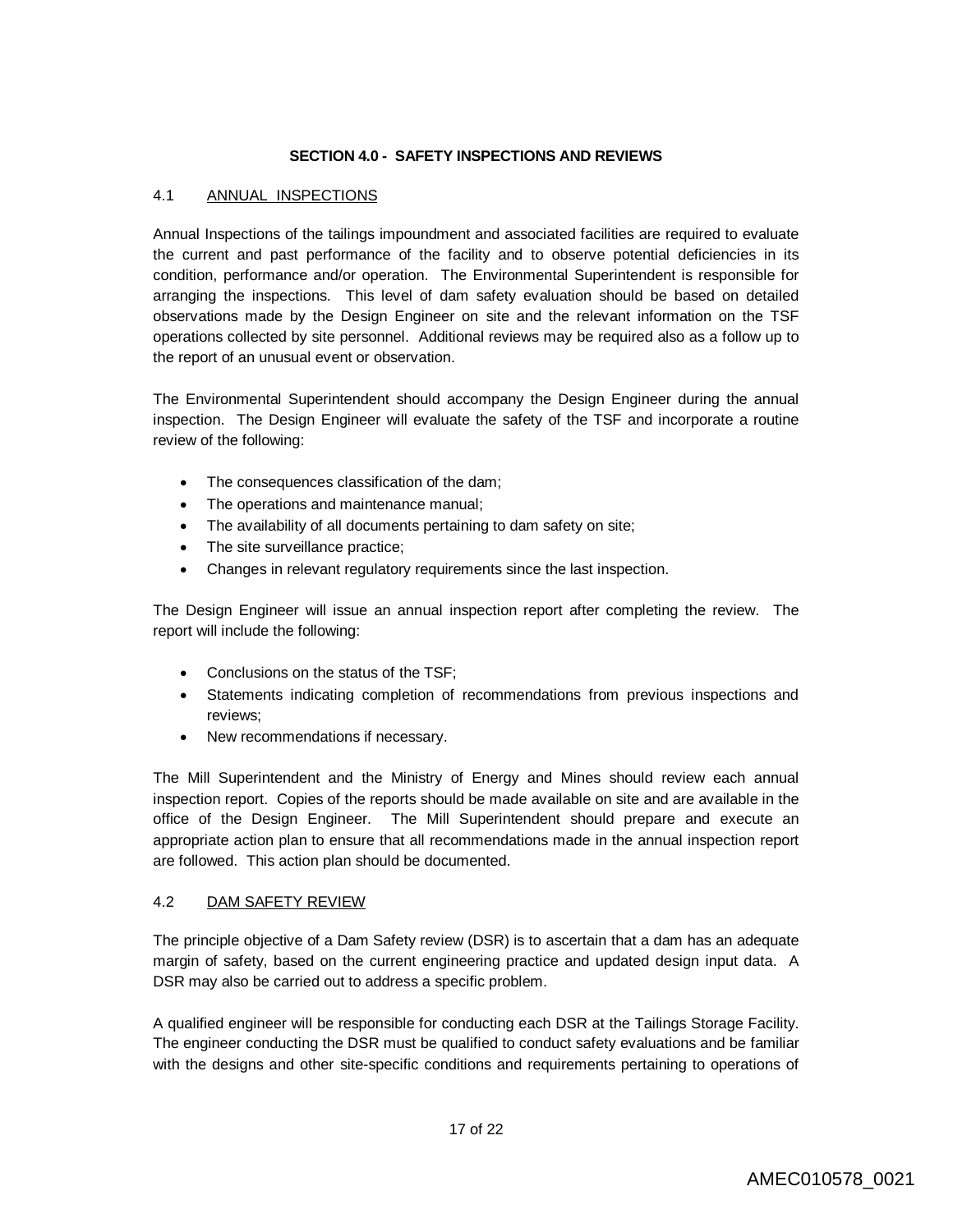the impoundment and associated facilities; but ideally should not have been involved in the design, construction or operation of the TSF.

Routine DSR's at the TSF will be carried out every 5 years but this scheduling requirement should be confirmed or revised at the time of each annual inspection. The next DSR for the TSF is scheduled for 2006.

A detailed scope of work for each DSR will be defined by the engineer prior to conducting the review, and be consistent with current engineering practice at the time it is conducted. Each DSR will evaluate the safety of the TSF and incorporate a detailed review of the following:

- The consequences classification of the dam;
- The adequacy of past annual inspection practice, the annual inspection recommendations, and their implementation;
- The Operation and Maintenance Manual;
- Timing for the next regular DSR.

Each DSR report should include conclusions and, if necessary, recommendations pertaining to the safety of the TSF. Copies of the DSR will be sent to the Environmental Superintendent and the Ministry of Energy and Mines for review. Similar to the annual inspection report, an action plan should be prepared by the Mill Superintendent to address the DSR recommendations. A copy of each report will be sent to the Ministry of Energy and Mines and will also be available at the site and at the office of the Design Engineer.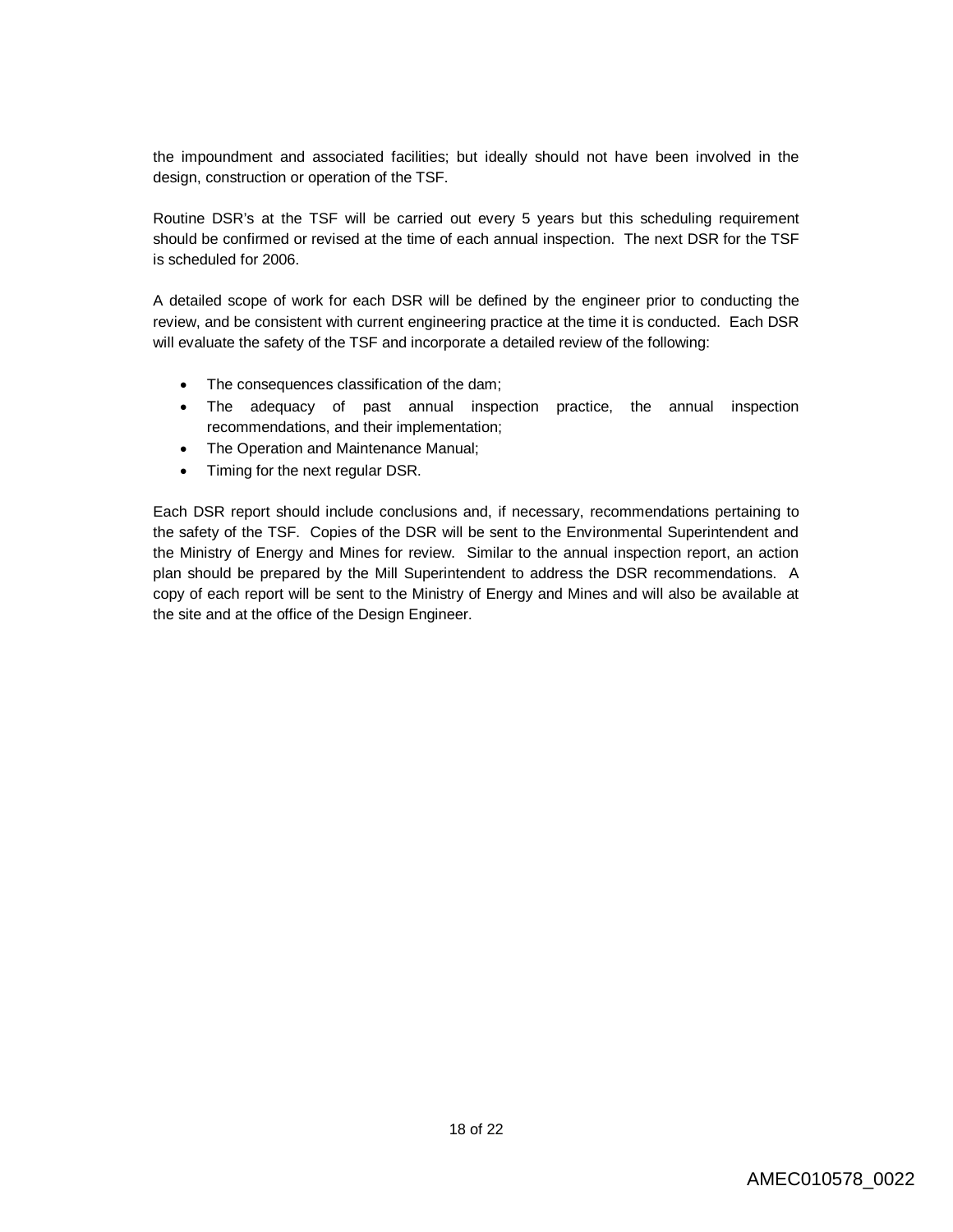## **SECTION 5.0 - EMERGENCY PREPAREDNESS AND RESPONSE PLANS**

## 5.1 GENERAL

This Emergency Preparedness and Response Plan will enable MPMC to identify emergency and hazardous conditions threatening the TSF, expedite effective response actions to prevent failure, and reduce loss of life and property damage should failure occur.

In the event that MPMC is unable to comply with any of the terms and conditions of the permit, due to any cause, MPMC will:

- 1) Immediately notify the Ministry of Energy and Mines of the failure to comply.
- 2) Immediately take action to stop, contain, and clean up unauthorized discharges or otherwise stop the non-compliance, correct the problem, and if applicable, repeat sampling and analysis of any non-compliance immediately.
- 3) Submit a detailed written report to the Ministry of Energy and Mines within thirty (30) days (five days for upsets and bypasses), unless requested earlier by the Ministry of Energy and Mines. The report will contain a description of the non-compliance, including exact dates and times, if the non-compliance has not been corrected, the anticipated time it is expected to continue; and the steps taken or planned to reduce, eliminate, and prevent reoccurrence of the non-compliance.

Copies of the Emergency Preparedness and Response Plan will be kept in the following locations:

- One (1) copy for Mount Polley Mining Corporation (Vancouver office),
- One (1) copy for the Environmental Superintendent's office.
- One (1) copy for the Office (near office radio and telephone).
- One (1) copy for the Operating Crew (Mill Shifter's Office),
- Three (3) copies for the Comptroller of Water Rights,
- One (1) copy for the Regional Water Manager (Williams Lake),
- Two (2) copies for the Director of the Provincial Emergency Program (P.E.P.),
- One (1) copy for the MOE, Dam Safety Engineer,
- One (1) copy for the MEM Geotechnical Manager,
- One (1) copy for the Design Engineer of Record.

#### 5.2 WARNING SIGNS

Three levels of emergency conditions (or warning signs) can be identified with respect to the site operations. These are defined as follows:

## Level 1

Unusual conditions that do not yet represent a potential emergency, but do require prompt investigation and resolution.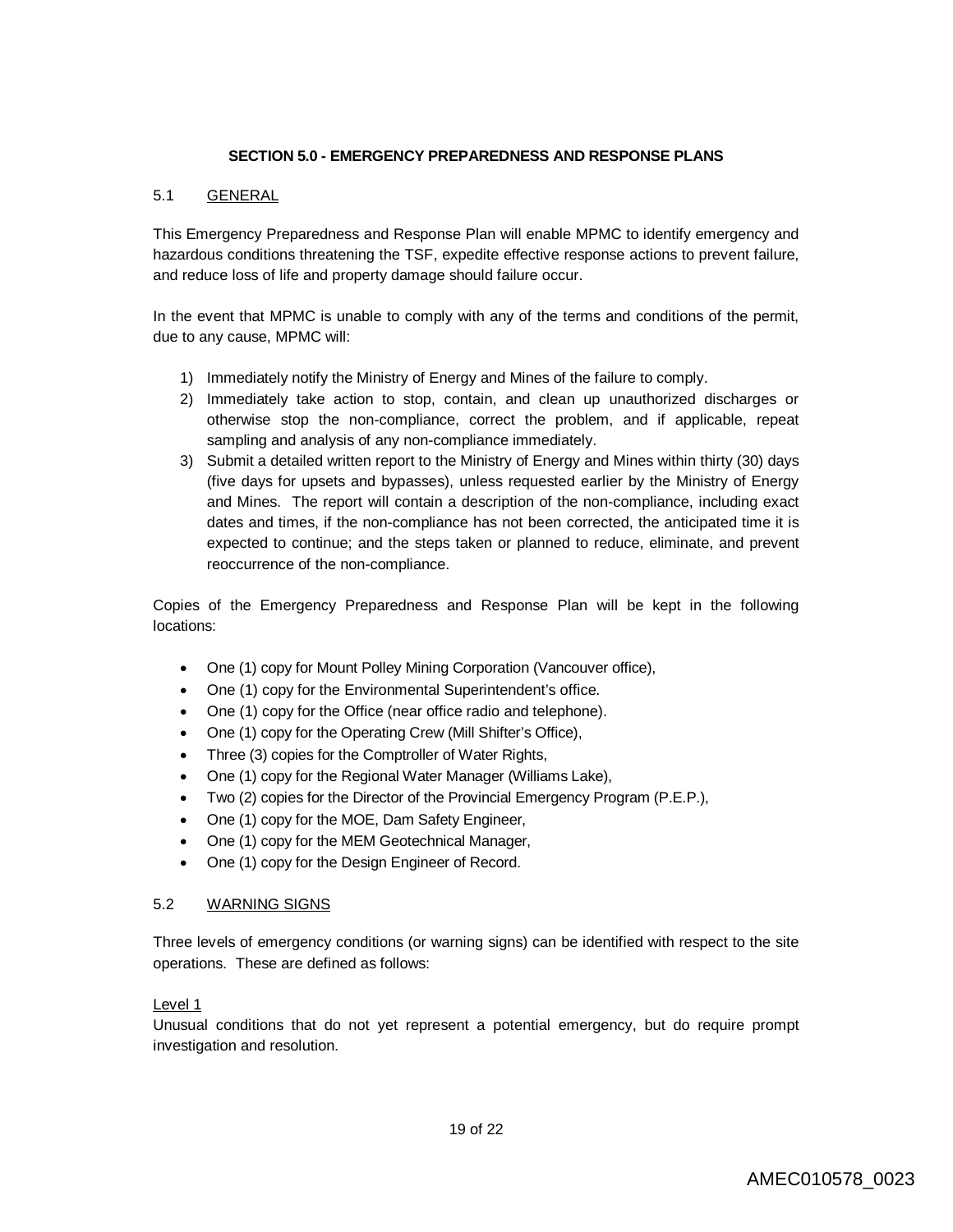# Level 2

Conditions that represent a potential emergency, if sustained or allowed to progress, but no emergency situation is imminent.

# Level 3

An emergency defined by either failure of a significant component of the TSF and/or associated facility or a significant failure of the performance of a component of the TSF. Such failure may have already occurred, or be imminent.

Typical situations that would be classified under the three levels of emergency conditions (Level 1, 2 or 3) and the actions to be taken, are outlined in Table 5.1 and described below:

## **Level 1 Situation**

The action in the event of a Level 1 Emergency Condition will typically involve an investigation, intensified monitoring, inspecting and/or testing, and defining and implementing possible corrective measures.

Construction equipment will be available at the Mine and include, but not be limited to, an excavator, a grader, and a bulldozer. Material will be available both at the TSF and at the Mine for use in repairing or remediation of any damaged areas.

# **Level 2 Situation**

The first action in the event of a Level 2 Emergency Condition is to discuss and define an action plan, at the site, under the direction of the Mill Superintendent. After such a plan is prepared, it must be presented to the Mine Manager for approval. Construction equipment should be made available, if required, at short notice.

# **Level 3 Situation**

The first actions in the event of any Level 3 Emergency Condition are:

- Check that all persons who could possibly be affected are safe; and
- Initiate the appropriate chain of communications.

The person who initiated the communication should then stand-by at a safe location near the problem area and await further instructions or decisions. All those involved in emergency response, after first having communicated with the appropriate parties, should consider two types of actions as first steps in the emergency response, with respect to the protection of human life and health, environment and property:

- What can be done to prevent the situation from worsening?
- What can be done to reduce the consequences of the impending or actual failure?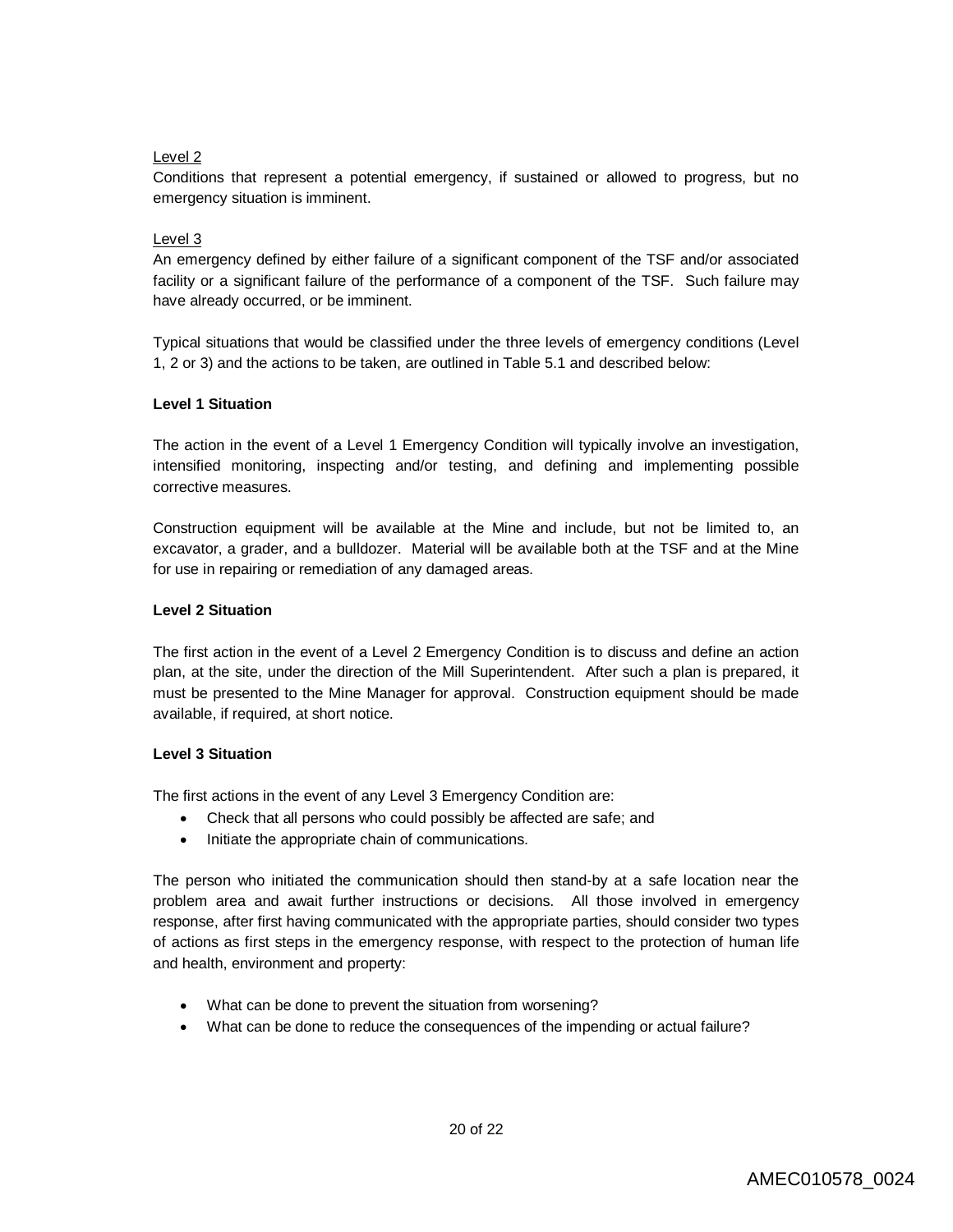Any such action must be presented to the Mine Manager who will decide on its implementation in consultation with the Ministry of Energy and Mines.

# 5.3 INCIDENT NOTIFICATION PROCEDURES

The following incident notification procedures are to be followed for all emergency conditions.

# **Level 1 and Level 2**

The notification procedures are as follows:

- The person first noticing a Level 1 or Level 2 Emergency Condition shall notify the Mill Superintendent and initiate corrective actions and intensified monitoring.
- The Mill Superintendent shall notify the Design Engineer as appropriate.

# **Level 3**

The notification procedure for a Level 3 Emergency Condition is as follows:

- The person noticing a Level 3 Emergency Condition shall notify the Mine Manager and Mill Superintendent and initiate corrective actions and/or intensified monitoring, as appropriate.
- The Mine Manager shall notify MPMC Public relations, MPMC Project director, and the Design Engineer.

In the event of an emergency situation that will result in an actual or potentially imminent dam failure, or release of untreated water, the Mine Manager shall also notify the Ministry of Energy and Mines.

Names and telephone numbers for the key contacts are given in Table 1.1